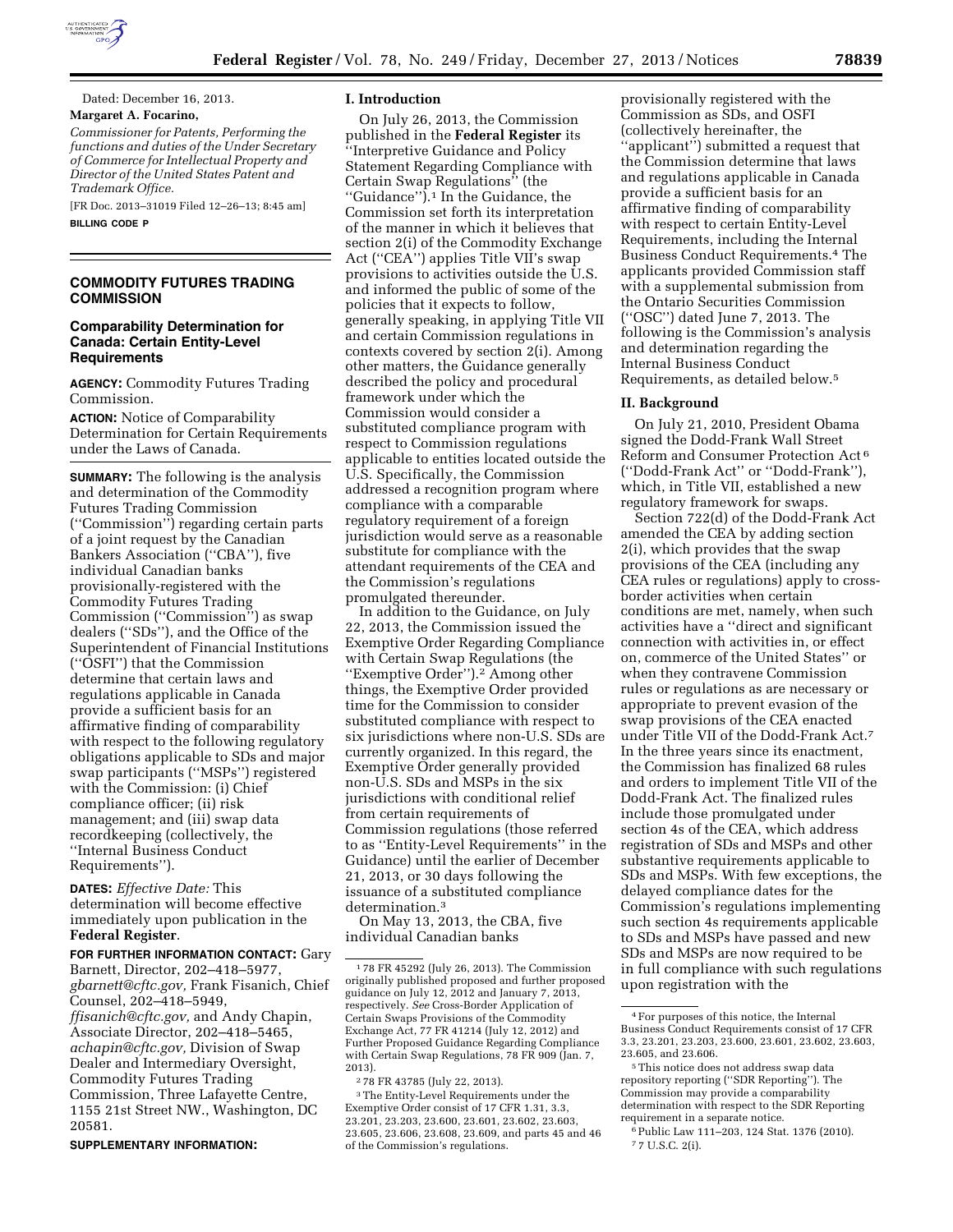Commission.8 Notably, the requirements under Title VII of the Dodd-Frank Act related to SDs and MSPs by their terms apply to all registered SDs and MSPs, irrespective of where they are located, albeit subject to the limitations of CEA

section 2(i). To provide guidance as to the Commission's views regarding the scope of the cross-border application of Title VII of the Dodd-Frank Act, the Commission set forth in the Guidance its interpretation of the manner in which it believes that Title VII's swap provisions apply to activities outside the U.S. pursuant to section 2(i) of the CEA. Among other matters, the Guidance generally described the policy and procedural framework under which the Commission would consider a substituted compliance program with respect to Commission regulations applicable to entities located outside the U.S. Specifically, the Commission addressed a recognition program where compliance with a comparable regulatory requirement of a foreign jurisdiction would serve as a reasonable substitute for compliance with the attendant requirements of the CEA and the Commission's regulations. With respect to the standards forming the basis for any determination of comparability (''comparability determination'' or ''comparability finding''), the Commission stated:

In evaluating whether a particular category of foreign regulatory requirement(s) is comparable and comprehensive to the applicable requirement(s) under the CEA and Commission regulations, the Commission will take into consideration all relevant factors, including but not limited to, the comprehensiveness of those requirement(s), the scope and objectives of the relevant regulatory requirement(s), the comprehensiveness of the foreign regulator's supervisory compliance program, as well as the home jurisdiction's authority to support and enforce its oversight of the registrant. In this context, comparable does not necessarily mean identical. Rather, the Commission would evaluate whether the home jurisdiction's regulatory requirement is comparable to and as comprehensive as the corresponding U.S. regulatory requirement(s).9

Upon a comparability finding, consistent with CEA section 2(i) and comity principles, the Commission's policy generally is that eligible entities may comply with a substituted compliance regime, subject to any conditions the Commission places on its finding, and subject to the

Commission's retention of its examination authority and its enforcement authority.10

In this regard, the Commission notes that a comparability determination cannot be premised on whether an SD or MSP must disclose comprehensive information to its regulator in its home jurisdiction, but rather on whether information relevant to the Commission's oversight of an SD or MSP would be directly available to the Commission and any U.S. prudential regulator of the SD or MSP.11 The Commission's direct access to the books and records required to be maintained by an SD or MSP registered with the Commission is a core requirement of the CEA 12 and the Commission's regulations,13 and is a condition to registration.14

# **III. Regulation of SDs and MSPs in Canada**

On May 13, 2013, the applicant submitted a request that the Commission assess the comparability of Canadian laws and regulations with the requirements of the CEA and the Commission's regulations promulgated thereunder. OSC provided a supplement to the submission on June 7, 2013. On November 8, 2013, OSFI further

In its Final Exemptive Order Regarding Compliance with Certain Swap Regulations, 78 FR 858 (Jan. 7, 2013), the Commission noted that an applicant for registration as an SD or MSP must file a Form 7–R with the National Futures Association and that Form 7–R was being modified at that time to address existing blocking, privacy, or secrecy laws of foreign jurisdictions that applied to the books and records of SDs and MSPs acting in those jurisdictions. See id. at 871–72 n. 107. The modifications to Form 7–R were a temporary measure intended to allow SDs and MSPs to apply for registration in a timely manner in recognition of the existence of the blocking, privacy, and secrecy laws. In the Guidance, the Commission clarified that the change to Form 7–R impacts the registration application only and does not modify the Commission's authority under the CEA and its regulations to access records held by registered SDs and MSPs. Commission access to a registrant's books and records is a fundamental regulatory tool necessary to properly monitor and examine each registrant's compliance with the CEA and the regulations adopted pursuant thereto. The Commission has maintained an ongoing dialogue on a bilateral and multilateral basis with foreign regulators and with registrants to address books and records access issues and may consider appropriate measures where requested to do so.

supplemented the application with corrections and additional materials.

All of the currently registered Canadian SDs are banks regulated under the Canadian Bank Act (the ''Bank Act"),<sup>15</sup> relevant regulations thereunder, and guidelines, advisories, and interpretations provided by OSFI. As the governing prudential regulator in Canada, OSFI supervises all Canadian banks on a consolidated basis, including those provisionally registered with the Commission as SDs (the ''Canadian Bank SDs''). To implement its ''Supervisory Framework,'' OSFI has published guidelines, advisories, and interpretations which OSFI expects each bank to follow. Each of the five Canadian Bank SDs also has been designated as Domestic Systemically Important Banks (''DSIBs'') due to the potential impact that failure could have on the domestic economy based on their size, interconnectedness, substitutability, and complexity. As DSIBs, these banks are expected to have advanced practices in terms of the design and operation of oversight functions and controls, and are subject to continued supervisory intensity, enhanced disclosure requirements, and a capital surcharge.16

Canada's provincial securities administrators, coordinated by the Derivatives Committee of the Canadian Securities Administrators (''CSA''), are responsible for regulating the capital markets. Harmonized policy recommendations are made at the CSA level, while regulations are made at the provincial level. Currently, the CSA has issued a Consultation Paper 91–407 on ''Derivatives Registration'' (comment period closed June 17, 2013).

## **IV. Comparable and Comprehensiveness Standard**

The Commission's comparability analysis will be based on a comparison of specific foreign requirements against the specific related CEA provisions and Commission regulations as categorized and described in the Guidance. As explained in the Guidance, within the framework of CEA section 2(i) and principles of international comity, the Commission may make a comparability determination on a requirement-byrequirement basis, rather than on the

<sup>8</sup>The compliance dates are summarized on the Compliance Dates page of the Commission's Web site. (*[http://www.cftc.gov/LawRegulation/](http://www.cftc.gov/LawRegulation/DoddFrankAct/ComplianceDates/index.htm)  [DoddFrankAct/ComplianceDates/index.htm.](http://www.cftc.gov/LawRegulation/DoddFrankAct/ComplianceDates/index.htm)*) 9 78 FR 45342–45.

<sup>10</sup>*See* the Guidance, 78 FR 45342–44. 11Under §§ 23.203 and 23.606, all records required by the CEA and the Commission's regulations to be maintained by a registered SD or MSP shall be maintained in accordance with Commission regulation 1.31 and shall be open for inspection by representatives of the Commission, the United States Department of Justice, or any applicable U.S. prudential regulator.

 $^{12} \, See \, e.g., \, sections \, 4s(f)(1)(C), \, 4s(j)(3) \, and \, (4) \, of$ the CEA.

<sup>13</sup>*See* e.g., §§ 23.203(b) and 23.606.

<sup>14</sup>*See* supra note 10.

<sup>15</sup>Consolidated Acts of Canada, S.C. 1991, c. 46.

<sup>16</sup>Because the applicant's request and the Commissions determinations herein are based on the comparability of Canadian requirements applicable to banks, an SD or MSP that is not a bank, or is otherwise not subject to the requirements applicable to banks upon which the Commission bases its determinations, may not be able to rely on the Commission's comparability determinations herein.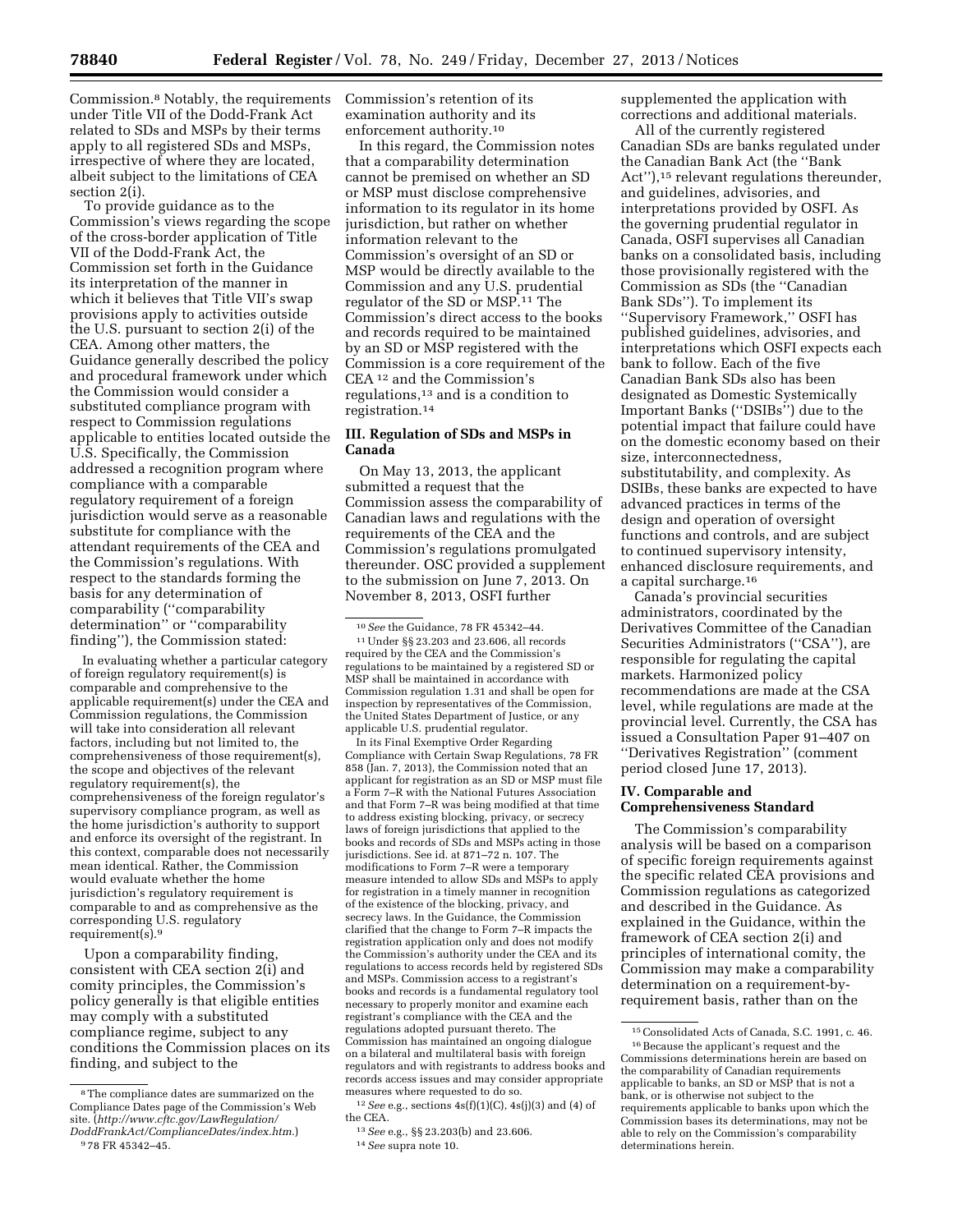basis of the foreign regime as a whole.<sup>17</sup> In making its comparability determinations, the Commission may include conditions that take into account timing and other issues related to coordinating the implementation of reform efforts across jurisdictions.18

In evaluating whether a particular category of foreign regulatory requirement(s) is comparable and comprehensive to the corollary requirement(s) under the CEA and Commission regulations, the Commission will take into consideration all relevant factors, including, but not limited to:

• The comprehensiveness of those requirement(s),

• The scope and objectives of the relevant regulatory requirement(s),

• The comprehensiveness of the foreign regulator's supervisory compliance program, and

• The home jurisdiction's authority to support and enforce its oversight of the registrant.19

In making a comparability determination, the Commission takes an ''outcome-based'' approach. An ''outcome-based'' approach means that when evaluating whether a foreign jurisdiction's regulatory requirements are comparable to, and as comprehensive as, the corollary areas of the CEA and Commission regulations, the Commission ultimately focuses on regulatory outcomes (*i.e.,* the home jurisdiction's requirements do not have to be identical).<sup>20</sup> This approach recognizes that foreign regulatory systems differ and their approaches vary and may differ from how the Commission chose to address an issue, but that the foreign jurisdiction's regulatory requirements nonetheless achieve the regulatory outcome sought to be achieved by a certain provision of the CEA or Commission regulation.

In doing its comparability analysis the Commission may determine that no

19 78 FR 45343. The Commission's substituted compliance program would generally be available for SDR Reporting, as outlined in the Guidance, only if the Commission has direct access to all of the data elements that are reported to a foreign trade repository pursuant to the substituted compliance program. Thus, direct access to swap data is a threshold matter to be addressed in a comparability evaluation for SDR Reporting. Moreover, the Commission explains in the Guidance that, due to its technical nature, a comparability evaluation for SDR Reporting ''will generally entail a detailed comparison and technical analysis.'' A more particularized analysis will generally be necessary to determine whether data stored in a foreign trade repository provides for effective Commission use, in furtherance of the regulatory purposes of the Dodd-Frank Act. *See* 78 FR 45345.

20 78 FR 45343.

comparability determination can be made 21 and that the non-U.S. SD or non-U.S. MSP, U.S. bank that is an SD or MSP with respect to its foreign branches, or non-registrant, to the extent applicable under the Guidance, may be required to comply with the CEA and Commission regulations.

The starting point in the Commission's analysis is a consideration of the regulatory objectives of the foreign jurisdiction's regulation of swaps and swap market participants. As stated in the Guidance, jurisdictions may not have swap specific regulations in some areas, and instead have regulatory or supervisory regimes that achieve comparable and comprehensive regulation to the Dodd-Frank Act requirements, but on a more general, entity-wide, or prudential, basis.22 In addition, portions of a foreign regulatory regime may have similar regulatory objectives, but the means by which these objectives are achieved with respect to swaps market activities may not be clearly defined, or may not expressly include specific regulatory elements that the Commission concludes are critical to achieving the regulatory objectives or outcomes required under the CEA and the Commission's regulations. In these circumstances, the Commission will work with the regulators and registrants in these jurisdictions to consider alternative approaches that may result in a determination that substituted compliance applies.23

23As explained in the Guidance, such ''approaches used will vary depending on the circumstances relevant to each jurisdiction. One example would include coordinating with the foreign regulators in developing appropriate regulatory changes or new regulations, particularly where changes or new regulations already are being considered or proposed by the foreign regulators or legislative bodies. As another example, the Commission may, after consultation with the appropriate regulators and market participants, include in its substituted compliance determination a description of the means by which certain swaps market participants can achieve substituted compliance within the construct of the foreign regulatory regime. The identification of the means by which substituted compliance is achieved would be designed to address the regulatory objectives and outcomes of the relevant Dodd-Frank Act requirements in a manner that does not conflict with a foreign regulatory regime and reduces the likelihood of inconsistent regulatory obligations. For example, the Commission may specify that [SDs] and MSPs in the jurisdiction undertake certain recordkeeping and documentation for swap activities that otherwise is only addressed by the foreign regulatory regime with respect to financial activities generally. In addition, the substituted compliance determination may include provisions for summary compliance and risk reporting to the

Finally, the Commission will generally rely on an applicant's description of the laws and regulations of the foreign jurisdiction in making its comparability determination. The Commission considers an application to be a representation by the applicant that the laws and regulations submitted are in full force and effect, that the description of such laws and regulations is accurate and complete, and that, unless otherwise noted, the scope of such laws and regulations encompasses the swaps activities 24 of SDs and MSPs 25 in the relevant jurisdictions.26 Further, as stated in the Guidance, the Commission expects that an applicant would notify the Commission of any material changes to information submitted in support of a comparability determination (including, but not limited to, changes in the relevant supervisory or regulatory regime) as, depending on the nature of the change, the Commission's comparability determination may no longer be valid.27

The Guidance provided a detailed discussion of the Commission's policy regarding the availability of substituted

24 ''Swaps activities'' is defined in Commission regulation 23.600(a)(7) to mean, ''with respect to a registrant, such registrant's activities related to swaps and any product used to hedge such swaps including, but not limited to, futures, options, other swaps or security-based swaps, debt or equity securities, foreign currency, physical commodities, and other derivatives.'' The Commission's regulations under Part 23 (17 CFR Part 23) are limited in scope to the swaps activities of SDs and MSPs.

25No SD or MSP that is not legally required to comply with a law or regulation determined to be comparable may voluntarily comply with such law or regulation in lieu of compliance with the CEA and the relevant Commission regulation. Each SD or MSP that seeks to rely on a comparability determination is responsible for determining whether it is subject to the laws and regulations found comparable. Currently there are no MSPs organized outside the U.S. and the Commission therefore cautions any non-financial entity organized outside the U.S. and applying for registration as an MSP to carefully consider whether the laws and regulations determined to be comparable herein are applicable to such entity.

26The Commission has provided the relevant foreign regulator(s) with opportunities to review and correct the applicant's description of such laws and regulations on which the Commission will base its comparability determination. The Commission relies on the accuracy and completeness of such review and any corrections received in making its comparability determinations. A comparability determination based on an inaccurate description of foreign laws and regulations may not be valid. 27 78 FR 45345.

<sup>17</sup> 78 FR 45343.

<sup>18</sup> 78 FR 45343.

<sup>21</sup>A finding of comparability may not be possible for a number of reasons, including the fact that the foreign jurisdiction has not yet implemented or finalized particular requirements.

<sup>22</sup> 78 FR 45343.

Commission to allow the Commission to monitor whether the regulatory outcomes are being achieved. By using these approaches, in the interest of comity, the Commission would seek to achieve its regulatory objectives with respect to the Commission's registrants that are operating in foreign jurisdictions in a manner that works in harmony with the regulatory interests of those jurisdictions.'' 78 FR 45343–44.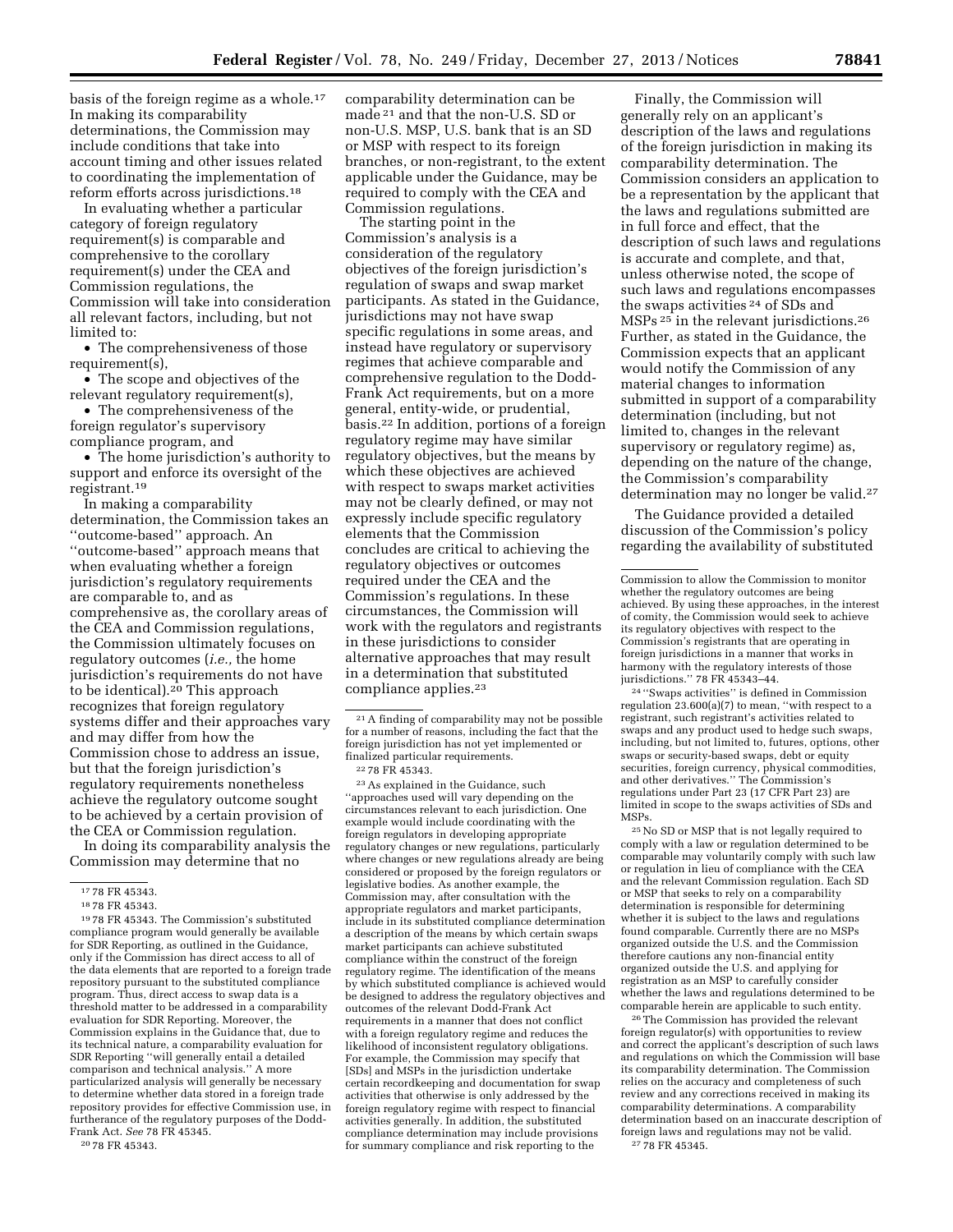compliance 28 for the Internal Business Conduct Requirements.29

### **V. Supervisory Arrangement**

In the Guidance, the Commission stated that, in connection with a determination that substituted compliance is appropriate, it would expect to enter into an appropriate memorandum of understanding (''MOU'') or similar arrangement 30 with the relevant foreign regulator(s). Although existing arrangements would indicate a foreign regulator's ability to cooperate and share information, ''going forward, the Commission and relevant foreign supervisor(s) would need to establish supervisory MOUs or other arrangements that provide for information sharing and cooperation in the context of supervising [SDs] and MSPs.'' 31

The Commission is in the process of developing its registration and supervision regime for provisionallyregistered SDs and MSPs. This new initiative includes setting forth supervisory arrangements with authorities that have joint jurisdiction over SDs and MSPs that are registered with the Commission and subject to U.S. law. Given the developing nature of the Commission's regime and the fact that the Commission has not negotiated prior supervisory arrangements with certain authorities, the negotiation of supervisory arrangements presents a unique opportunity to develop close working relationships between and among authorities, as well as highlight

29This notice does not address § 23.608 (Restrictions on counterparty clearing relationships). The Commission declines to take up the request for a comparability determination with respect to this regulation due to the Commission's view that there are not laws or regulations applicable in Canada to compare with the prohibitions and requirements of § 23.608. The Commission may provide a comparability determination with respect to this regulation at a later date in consequence of further developments in the law and regulations applicable in Canada.

This notice also does not address capital adequacy because the Commission has not yet finalized rules for SDs and MSPs in this area, nor SDR Reporting. The Commission may provide a comparability determination with respect to these requirements at a later date or in a separate notice.

30An MOU is one type of arrangement between or among regulators. Supervisory arrangements could include, as appropriate, cooperative arrangements that are memorialized and executed as addenda to existing MOUs or, for example, as independent bilateral arrangements, statements of intent, declarations, or letters.

31 78 FR 45344.

any potential issues related to cooperation and information sharing.

Accordingly, the Commission is negotiating such a supervisory arrangement with each applicable foreign regulator of an SD or MSP. The Commission expects that the arrangement will establish expectations for ongoing cooperation, address direct access to information,32 provide for notification upon the occurrence of specified events, memorialize understandings related to on-site visits,33 and include protections related to the use and confidentiality of nonpublic information shared pursuant to the arrangement.

These arrangements will establish a roadmap for how authorities will consult, cooperate, and share information. As with any such arrangement, however, nothing in these arrangements will supersede domestic laws or resolve potential conflicts of law, such as the application of domestic secrecy or blocking laws to regulated entities.

# **VI. Comparability Determination and Analysis**

The following section describes the requirements imposed by specific sections of the CEA and the Commission's regulations for the Internal Business Conduct Requirements that are the subject of this comparability determination, and the Commission's regulatory objectives with respect to such requirements. Immediately following a description of the requirement(s) and regulatory objective(s) of the specific Internal Business Conduct Requirements that the

33The Commission retains its examination authority, both during the application process as well as upon and after registration of an SD or MSP. *See* 78 FR 45342 (stating Commission policy that ''eligible entities may comply with a substituted compliance regime under certain circumstances, subject, however, to the Commission's retention of its examination authority'') and 45344 n. 471 (stating that the ''Commission may, as it deems appropriate and necessary, conduct an on-site examination of the applicant'').

applicant submitted for a comparability determination, the Commission provides a description of the foreign jurisdiction's comparable laws, regulations, or rules and whether such laws, regulations, or rules meet the applicable regulatory objective.

The Commission's determinations in this regard and the discussion in this section are intended to inform the public of the Commission's views regarding whether the foreign jurisdiction's laws, regulations, or rules may be comparable and comprehensive as those requirements in the Dodd-Frank Act (and Commission regulations promulgated thereunder) and therefore, may form the basis of substituted compliance. In turn, the public (in the foreign jurisdiction, in the United States, and elsewhere) retains its ability to present facts and circumstances that would inform the determinations set forth in this notice.

As was stated in the Guidance, the Commission recognizes the complex and dynamic nature of the global swap market and the need to take an adaptable approach to cross-border issues, particularly as it continues to work closely with foreign regulators to address potential conflicts with respect to each country's respective regulatory regime. In this regard, the Commission may review, modify, or expand the determinations herein in light of comments received and future developments.

## *A. Chief Compliance Officer (§ 3.3).*

*Commission Requirement:*  Implementing section 4s(k) of the CEA, Commission regulation 3.3 generally sets forth the following requirements for SDs and MSPs:

• An SD or MSP must designate an individual as Chief Compliance Officer (''CCO'');

• The CCO must have the responsibility and authority to develop the regulatory compliance policies and procedures of the SD or MSP;

• The CCO must report to the board of directors or the senior officer of the SD or MSP;

• Only the board of directors or a senior officer may remove the CCO;

• The CCO and the board of directors must meet at least once per year;

• The CCO must have the background and skills appropriate for the responsibilities of the position;

• The CCO must not be subject to disqualification from registration under sections 8a(2) or (3) of the CEA;

• Each SD and MSP must include a designation of a CCO in its registration application;

<sup>28</sup>*See* 78 FR 45348–50. The Commission notes that registrants and other market participants are responsible for determining whether substituted compliance is available pursuant to the Guidance based on the comparability determination contained herein (including any conditions or exceptions), and its particular status and circumstances.

<sup>32</sup>Section 4s(j)(3) and (4) of the CEA and Commission regulation 23.606 require a registered SD or MSP to make all records required to be maintained in accordance with Commission regulation 1.31 available promptly upon request to, among others, representatives of the Commission. *See also* 7 U.S.C. 6s(f); 17 CFR 23.203. In the Guidance, the Commission states that it ''reserves this right to access records held by registered [SDs] and MSPs, including those that are non-U.S. persons who may comply with the Dodd-Frank recordkeeping requirement through substituted compliance.'' 78 FR 45345 n. 472; *see also id.* at 45342 n. 461 (affirming the Commission's authority under the CEA and its regulations to access books and records held by registered SDs and MSPs as ''a fundamental regulatory tool necessary to properly monitor and examine each registrant's compliance with the CEA and the regulations adopted pursuant thereto'').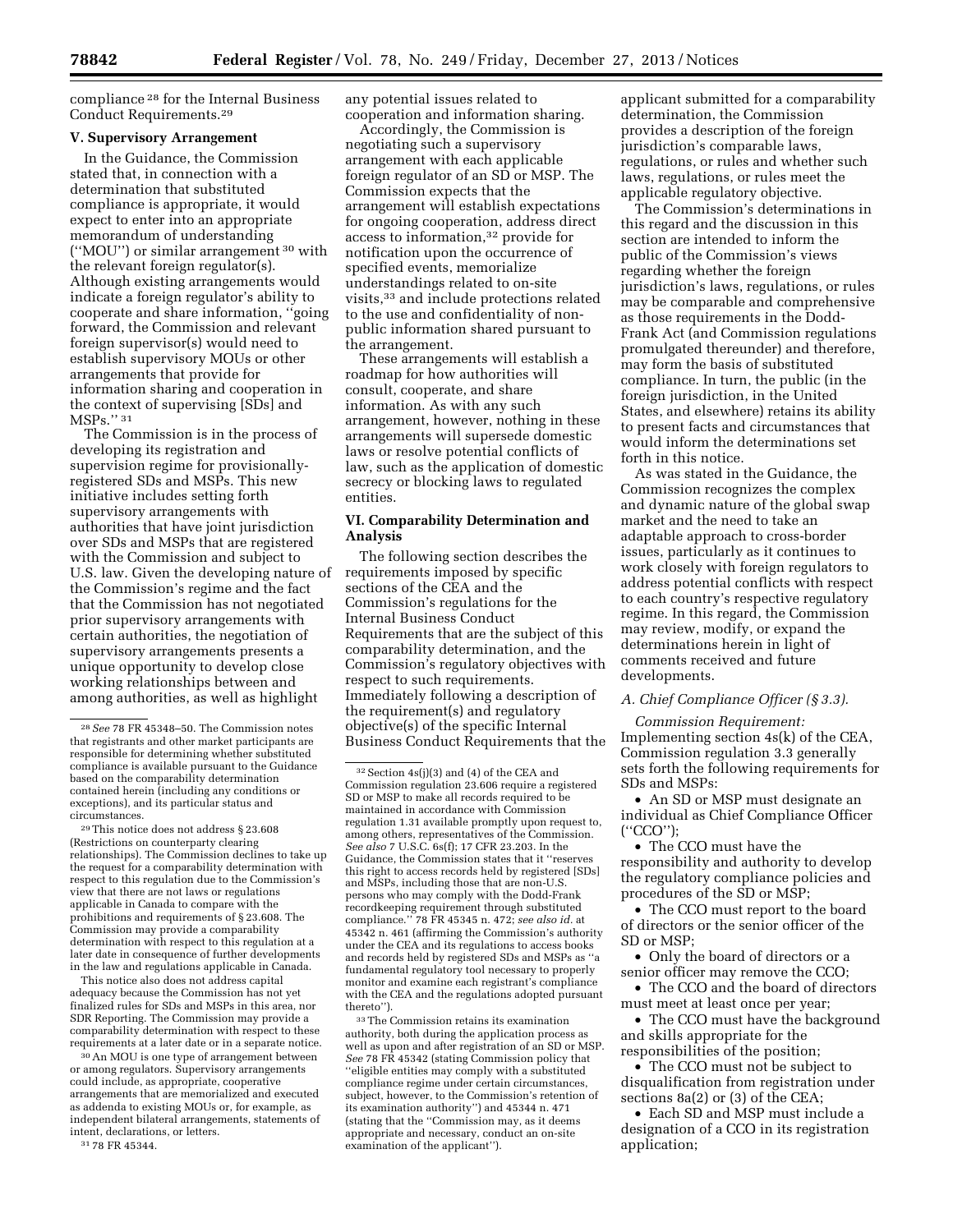• The CCO must administer the regulatory compliance policies of the SD or MSP;

• The CCO must take reasonable steps to ensure compliance with the CEA and Commission regulations, and resolve conflicts of interest;

• The CCO must establish procedures for detecting and remediating noncompliance issues;

• The CCO must annually prepare and sign an ''annual compliance report'' containing: (i) A description of policies and procedures reasonably designed to ensure compliance; (ii) an assessment of the effectiveness of such policies and procedures; (iii) a description of material non-compliance issues and the action taken; (iv) recommendations of improvements in compliance policies; and (v) a certification by the CCO or CEO that, to the best of such officer's knowledge and belief, the annual report is accurate and complete under penalty of law; and

• The annual compliance report must be furnished to the CFTC within 90 days after the end of the fiscal year of the SD or MSP, simultaneously with its annual financial condition report.

*Regulatory Objective:* The Commission believes that compliance by SDs and MSPs with the CEA and the Commission's rules greatly contributes to the protection of customers, orderly and fair markets, and the stability and integrity of the market intermediaries registered with the Commission. The Commission expects SDs and MSPs to strictly comply with the CEA and the Commission's rules and to devote sufficient resources to ensuring such compliance. Thus, through its CCO rule, the Commission seeks to ensure firms have designated a qualified individual as CCO that reports directly to the board of directors or the senior officer of the firm and that has the independence, responsibility, and authority to develop and administer compliance policies and procedures reasonably designed to ensure compliance with the CEA and Commission regulations, resolve conflicts of interest, remediate noncompliance issues, and report annually to the Commission and the board or senior officer on compliance of the firm.

*Comparable Canadian Law and Regulations:* The applicant has represented to the Commission that the following provisions of law and regulations applicable in Canada are in full force and effect in Canada, and comparable to and as comprehensive as section 4s(k) of the CEA and Commission regulation 3.3.

OSFI's Legislative Compliance Management Guideline E–13 (''LCM

Guideline'') requires Canadian banks to establish an enterprise-wide framework of regulatory risk management controls to ensure that regulatory compliance risks are managed effectively. The required LCM framework must meet the requirements of the LCM Guideline, which sets out OSFI's expectations. The Canadian Bank SDs are required to demonstrate that they satisfy those expectations in particular circumstances. Pursuant to the LCM Guideline:

• The compliance oversight function should be designated to a member of senior management as the bank's CCO;

• Such CCO should have sufficient stature, authority, resources, and access to achieve compliance with applicable law;

• Such CCO should have appropriate skills and knowledge to effectively fulfill the requirements of the function;

• The CCO should approve the content and frequency of reports and that such reports should be sufficient to enable the CCO, senior management, and the bank's board to discharge their compliance responsibilities;

• OSFI expects that each bank's LCM framework will include identification, assessment, communication, and maintenance of applicable regulatory requirements, compliance procedures, monitoring procedures, and reporting procedures;

• OSFI expects the CCO to be responsible for the LCM framework and to report issues directly to the board, including any material compliance issues and their remediation; and

• Normal course reports to the board should be made no less than annually, and contain discussion of material weaknesses, non-compliance issues, and remedial action plans.

In addition, the OSFI Corporate Governance Guideline of Federally Regulated Financial Institutions (''OSFI Corporate Governance Guideline'') states that the bank's board of directors should be responsible for the selection, performance, management, compensation, and evaluation of a CCO. Pursuant to the OSFI Supervisory Framework, OSFI monitors banks' management of compliance risk and reports on banks' compliance with the Bank Act annually to the Canadian Minister of Finance.

*Commission Determination:* The Commission finds that the OSFI standards specified above are generally identical in intent to § 3.3 by seeking to ensure firms have designated a qualified individual as the compliance officer that reports directly to a sufficiently senior function of the firm and that has the independence, responsibility, and

authority to develop and administer compliance policies and procedures reasonably designed to ensure compliance with the CEA and Commission regulations, resolve conflicts of interest, remediate noncompliance issues, and report annually on compliance of the firm.

Based on the foregoing and the representations of the applicant, the Commission hereby determines that the CCO requirements of the OSFI standards, specified above, are comparable to and as comprehensive as § 3.3, with the exception of § 3.3(f) concerning certifying and furnishing an annual compliance report to the Commission.34

Notwithstanding that the Commission has not determined that the requirements of the OSFI standards are comparable to and as comprehensive as § 3.3(f), any SD or MSP to which both § 3.3 and the OSFI standards specified above are applicable would generally be deemed to be in compliance with § 3.3(f) if that SD or MSP complies with the OSFI standards specified above, subject to certifying and furnishing the Commission with the annual report required under the OSFI standards specified above in accordance with § 3.3(f). The Commission notes that it generally expects registrants to submit required reports to the Commission in the English language.

## *B. Risk Management Duties (§§ 23.600— 23.609)*

Section 4s(j) of the CEA requires each SD and MSP to establish internal policies and procedures designed to, among other things, address risk management, monitor compliance with position limits, prevent conflicts of interest, and promote diligent supervision, as well as maintain business continuity and disaster recovery programs.35 The Commission adopted regulations 23.600, 23.601, 23.602, 23.603, 23.605, and 23.606 to implement the statute.36 The

35 7 U.S.C. 6s(j).

36*See* Final Swap Dealer and MSP Recordkeeping Rule, 77 FR 20128 (April 3, 2012) (relating to risk management program, monitoring of position Continued

<sup>34</sup>Because the Commission has not determined that the requirements of the OSFI standards are comparable to and as comprehensive as § 3.3(f), any SD or MSP to which both § 3.3 and the OSFI standards specified above are applicable would generally be deemed to be in compliance with § 3.3 if that SD or MSP complies with the OSFI standards specified above, subject to certifying and furnishing the Commission with the annual report required under the OSFI standards specified above in accordance with § 3.3(f). The Commission notes that it generally expects registrants to submit required reports to the Commission in the English language.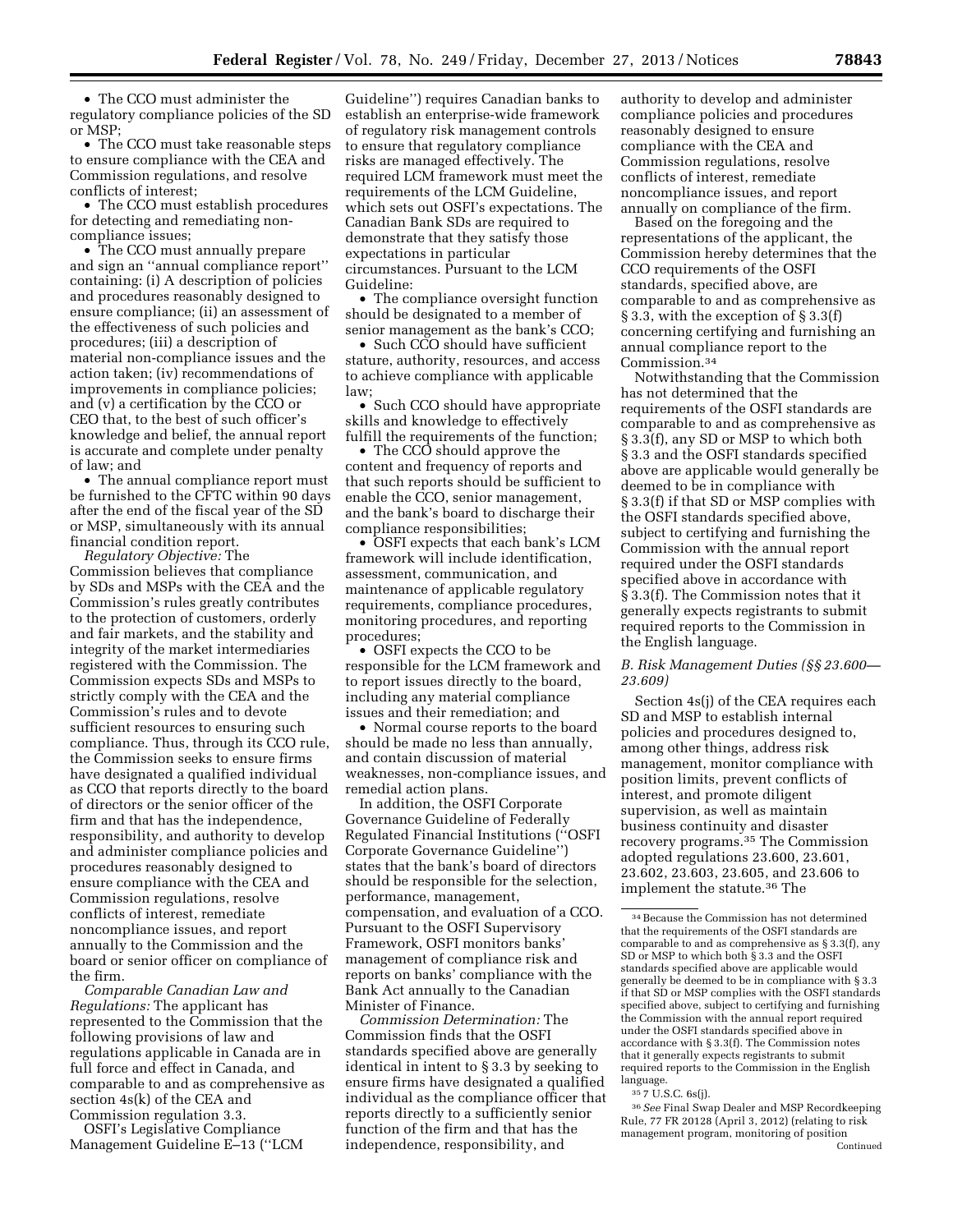Commission also adopted regulation 23.609, which requires certain risk management procedures for SDs or MSPs that are clearing members of a derivatives clearing organization (''DCO'').37 Collectively, these requirements help to establish a robust and comprehensive internal risk management program for SDs and MSPs with respect to their swaps activities,<sup>38</sup> which is critical to effective systemic risk management for the overall swaps market. In making its comparability determination with regard to these risk management duties, the Commission will consider each regulation individually.39

1. Risk Management Program for SDs and MSPs (§ 23.600)

*Commission Requirement:*  Implementing section 4s(j)(2) of the CEA, Commission regulation 23.600 generally requires that:

• Each SD or MSP must establish and enforce a risk management program consisting of a system of written risk management policies and procedures designed to monitor and manage the risks associated with the swap activities of the firm, including without limitation, market, credit, liquidity, foreign currency, legal, operational, and settlement risks, and furnish a copy of such policies and procedures to the CFTC upon application for registration and upon request;

21278. Also, SDs must comply with Commission regulation 23.608, which prohibits SDs providing clearing services to customers from entering into agreements that would: (i) Disclose the identity of a customer's original executing counterparty; (ii) limit the number of counterparties a customer may trade with; (iii) impose counterparty-based position limits; (iv) impair a customer's access to execution of a trade on terms that have a reasonable relationship to the best terms available; or (v) prevent compliance with specified time frames for acceptance of trades into clearing.

<sup>38</sup> "Swaps activities" is defined in Commission regulation 23.600(a)(7) to mean, ''with respect to a registrant, such registrant's activities related to swaps and any product used to hedge such swaps, including, but not limited to, futures, options, other swaps or security-based swaps, debt or equity securities, foreign currency, physical commodities, and other derivatives.'' The Commission's regulations under Part 23 (17 CFR Part 23) are limited in scope to the swaps activities of SDs and MSPs.

39As stated above, this notice does not address § 23.608 (Restrictions on counterparty clearing relationships). The Commission declines to take up the request for a comparability determination with respect to this regulation due to the Commission's view that there are not laws or regulations applicable in Canada to compare with the prohibitions and requirements of § 23.608. The Commission may provide a comparability determination with respect to this regulation at a later date in consequence of further developments in the law and regulations applicable in Canada.

• The SD or MSP must establish a risk management unit independent from the business trading unit;

• The risk management policies and procedures of the SD or MSP must be approved by the firm's governing body;

• Risk tolerance limits and exceptions therefrom must be reviewed and approved quarterly by senior management and annually by the governing body;

• The risk management program must have a system for detecting breaches of risk tolerance limits and alerting supervisors and senior management, as appropriate;

• The risk management program must account for risks posed by affiliates and be integrated at the consolidated entity level;

• The risk management unit must provide senior management and the governing body with quarterly risk exposure reports and upon detection of any material change in the risk exposure of the SD or MSP;

• Risk exposure reports must be furnished to the CFTC within five business days following provision to senior management;

• The risk management program must have a new product policy for assessing the risks of new products prior to engaging in such transactions;

• The risk management program must have policies and procedures providing for trading limits, monitoring of trading, processing of trades, and separation of personnel in the trading unit from personnel in the risk management unit; and

• The risk management program must be reviewed and tested at least annually and upon any material change in the business of the SD or MSP.

*Regulatory Objective:* Through the required system of risk management, the Commission seeks to ensure that firms are adequately managing the risks of their swaps activities to prevent failure of the SD or MSP, which could result in losses to counterparties doing business with the SD or MSP, and systemic risk more generally. To this end, the Commission believes the risk management program of an SD or MSP must contain at least the following critical elements:

• Identification of risk categories;

• Establishment of risk tolerance limits for each category of risk and approval of such limits by senior management and the governing body;

• An independent risk management unit to administer a risk management program; and

• Periodic oversight of risk exposures by senior management and the governing body.

*Comparable Canadian Law and Regulations:* The applicant has represented to the Commission that the following provisions of law and regulations applicable in Canada are in full force and effect in Canada, and are comparable to and as comprehensive as section 4s(j)(2) of the CEA and Commission regulation § 23.600.

The OSFI Corporate Governance Guideline requires that each bank establish a risk appetite framework (''RAF'') that:

• Guides the amount of risk the bank is willing to accept in pursuit of its strategic and business objectives.

• Sets basic goals, benchmarks, parameters, and limits, and should consider all applicable types of risks.

• Contains all elements required by an annex to the Corporate Governance Guideline, including a risk appetite statement, specific risk tolerance limits, and processes for implementation of the RAF.

Further, the OSFI Corporate Governance Guideline states that DSIBs should establish a dedicated risk committee to oversee risk management on an enterprise-wide basis, and that the oversight of the risk management activities of the bank are to be independent from operational management, adequately resourced, and have appropriate status and visibility.

The OSFI Derivatives Best Practice Guideline states that each bank should ensure that each derivative product traded is subject to a product authorization signed off by senior management, and sets forth OSFI's expectations with respect to having documented policies and procedures for risk management, creating risk tolerance limits, and measuring, reporting, managing, and controlling the risks associated with the derivatives business, including market, currency, interest rate, equity price, commodity price, credit, settlement, liquidity, operational, and legal risks.

Finally, OSFI represents that its oversight pursuant to the Supervisory Framework will assess the extent to which the risk management function integrates policies, practices, and limits with day-to-day business activities and with the bank's strategic, capital, and liquidity management policies. Under the Supervisory Framework, OSFI also will assess whether the risk management function effectively monitors risk positions against approved limits and ensures that material breaches are addressed on a timely basis. OSFI represents that it will look at various indicators, including the extent to which the bank proactively updates its policies, practices, and

limits, business continuity and disaster recovery, conflicts of interest policies and procedures, and general information availability, respectively). 37*See* Customer Documentation Rule, 77 FR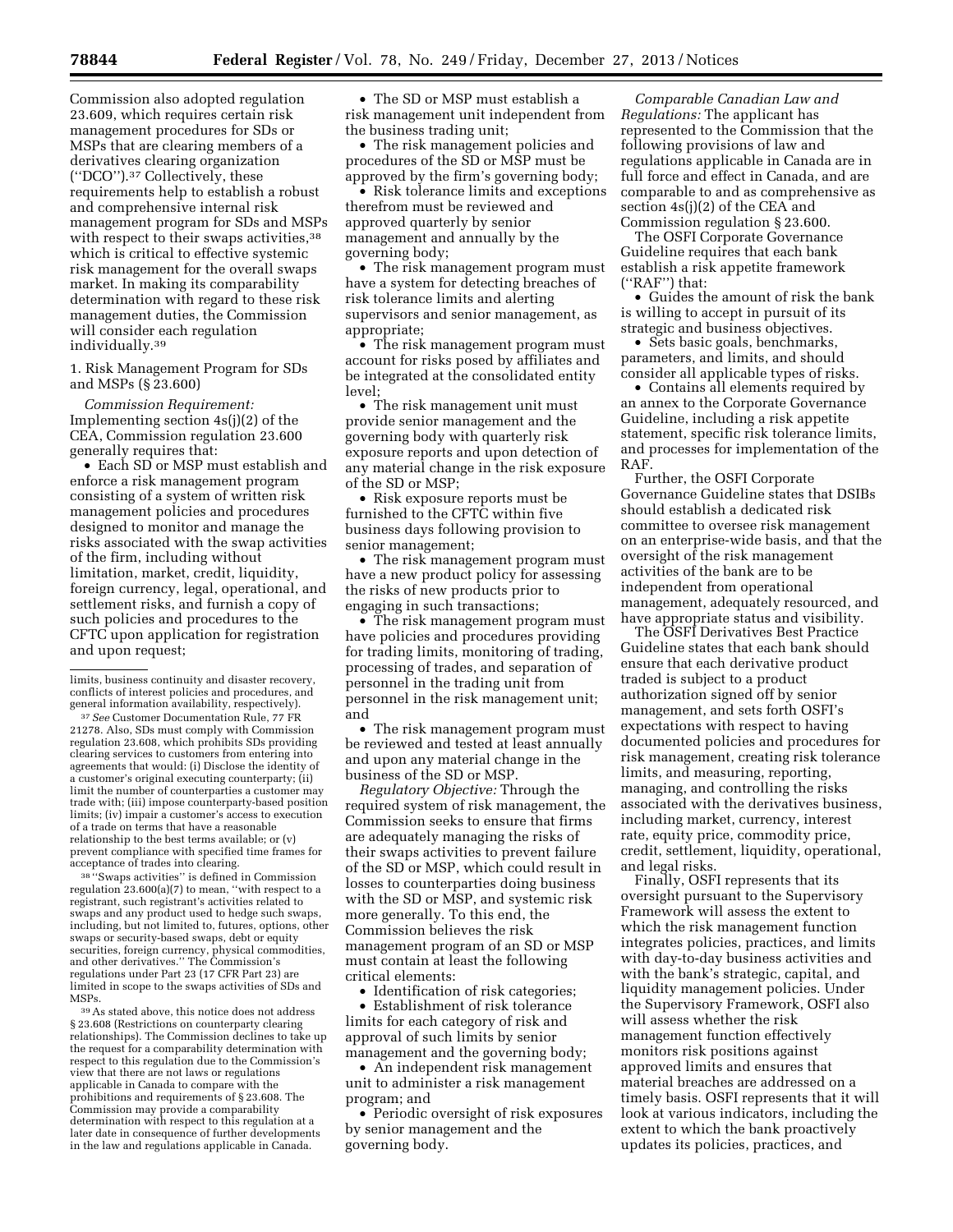limits in response to changes in the industry and in the institution's strategy, business activities and risk tolerances.40

*Commission Determination:* The Commission finds that the OSFI standards specified above are generally identical in intent to § 23.600 by requiring a system of risk management that seeks to ensure that firms are adequately managing the risks of their swaps activities to prevent failure of the SD or MSP, which could result in losses to counterparties doing business with the SD or MSP, and systemic risk more generally. Specifically, the Commission finds that the OSFI standards specified above would comprehensively require SDs and MSPs to establish risk management programs containing the following critical elements:

• Identification of risk categories;

• Establishment of risk tolerance limits for each category of risk and approval of such limits by senior management and the governing body;

• An independent risk management unit to administer a risk management program; and

• Periodic oversight of risk exposures by senior management and the governing body.

Based on the foregoing and the representations of the applicant, the Commission hereby determines that the risk management program requirements of the OSFI standards, as specified above, are comparable to and as comprehensive as § 23.600, with the exception of  $\S 23.600(c)(2)$  concerning the requirement that each SD and MSP produce a quarterly risk exposure report and provide such report to its senior management, governing body, and the Commission.

Notwithstanding that the Commission has not determined that the requirements of the OSFI standards are comparable to and as comprehensive as  $\S 23.600(c)(2)$ , any SD or MSP to which both § 23.600 and the OSFI standards specified above are applicable would generally be deemed to be in compliance with  $\S 23.600(c)(2)$  if that SD or MSP complies with the OSFI standards specified above, subject to compliance with the requirement that it produce quarterly risk exposure reports and provide such reports to its senior management, governing body, and the

Commission in accordance with § 23.600(c)(2). The Commission notes that it generally expects reports furnished to the Commission by registrants to be in the English language.

2. Monitoring of Position Limits (§ 23.601)

*Commission Requirement:*  Implementing section 4s(j)(1) of the CEA, Commission regulation 23.601 requires each SD or MSP to establish and enforce written policies and procedures that are reasonably designed to monitor for, and prevent violations of, applicable position limits established by the Commission, a DCM, or a SEF.41 The policies and procedures must include an early warning system and provide for escalation of violations to senior management (including the firm's governing body).

*Regulatory Objective:* Generally, position limits are implemented to ensure market integrity, fairness, orderliness, and accurate pricing in the commodity markets. Commission regulation 23.601 thus seeks to ensure that SDs and MSPs have established the necessary policies and procedures to monitor the trading of the firm to prevent violations of applicable position limits established by the Commission, a DCM, or a SEF. As part of its Risk Management Program, § 23.601 is intended to ensure that established position limits are not breached by the SD or MSP.

*Comparable Canadian Law and Regulations:* The applicant has represented to the Commission that the following provisions of law and regulations applicable in Canada are in full force and effect in Canada, and comparable to and as comprehensive as section 4s(j)(1) of the CEA and Commission regulation § 23.601.

OSFI states that the monitoring of position limits is an aspect of the risk management and compliance framework for each bank. Specifically:

• OSFI's LCM Guideline requires Canadian banks to establish an enterprise-wide framework of regulatory risk management controls to ensure that regulatory compliance risks are managed effectively. The required LCM framework sets out OSFI's expectations and banks are required to demonstrate that they satisfy those expectations in particular circumstances; and

• OSFI expects that each bank's LCM framework will include identification, assessment, communication, and maintenance of applicable regulatory requirements, compliance procedures, monitoring procedures, and reporting procedures.42

• The applicants represent to the Commission that the OSFI requirement to monitor the effectiveness of procedures to ensure compliance with regulatory obligations includes applicable regulatory obligations of an SD or MSP under the CEA, Commission regulations, and position limits set by the Commission, a DCM, or a SEF. OSFI expects banks to comply with all applicable regulatory requirements, which includes legislation, regulations, and regulatory directives applicable to the activities of the bank or its subsidiaries worldwide.

*Commission Determination:* The Commission finds that the OSFI standards specified above are generally identical in intent to § 23.601 by requiring SDs and MSPs to establish necessary policies and procedures to monitor the trading of the firm to prevent violations of applicable position limits established by applicable laws and regulations, including those of the Commission, a DCM, or a SEF. Specifically, the Commission finds that the OSFI standards specified above, while not specific to the issue of position limit compliance, nevertheless comprehensively require SDs and MSPs to monitor for regulatory compliance generally, including monitoring for compliance with position limits set pursuant to applicable law (including the CEA and Commission regulations) and the responsibility of senior management (including the board of directors) for such compliance.

Based on the foregoing and the representations of the applicant, the Commission hereby determines that the compliance monitoring requirements of the OSFI standards, as specified above, are comparable to and as comprehensive as § 23.601. For the avoidance of doubt, the Commission notes that this determination may not be relied on to relieve an SD or MSP from its obligation to strictly comply with any applicable

<sup>40</sup> In addition to the foregoing, the applicant notes that the Canadian Bank SDs may be subject to heightened standards for their derivatives business in the near future under regulatory recommendations that would require registrants to establish, maintain and apply systems, policies and procedures that establish robust compliance and risk management systems specifically for their derivatives business. *See* CSA Consultation Paper 91–407.

<sup>41</sup>The setting of position limits by the Commission, a DCM, or a SEF is subject to requirements under the CEA and Commission regulations other than § 23.601. The setting of position limits and compliance with such limits is not subject to the Commission's substituted compliance regime.

<sup>42</sup> In addition to the foregoing, the applicant also submitted various guidelines and required best practices concerning the setting of internal risk tolerance limits and monitoring for compliance with such internal limits. Although the Commission recognizes these as prudent risk management practices, the Commission does not believe that these provisions are relevant for a comparability determination with respect to § 23.601 because § 23.601 requires monitoring for compliance with external position limits set by the Commission, a DCM, or a SEF.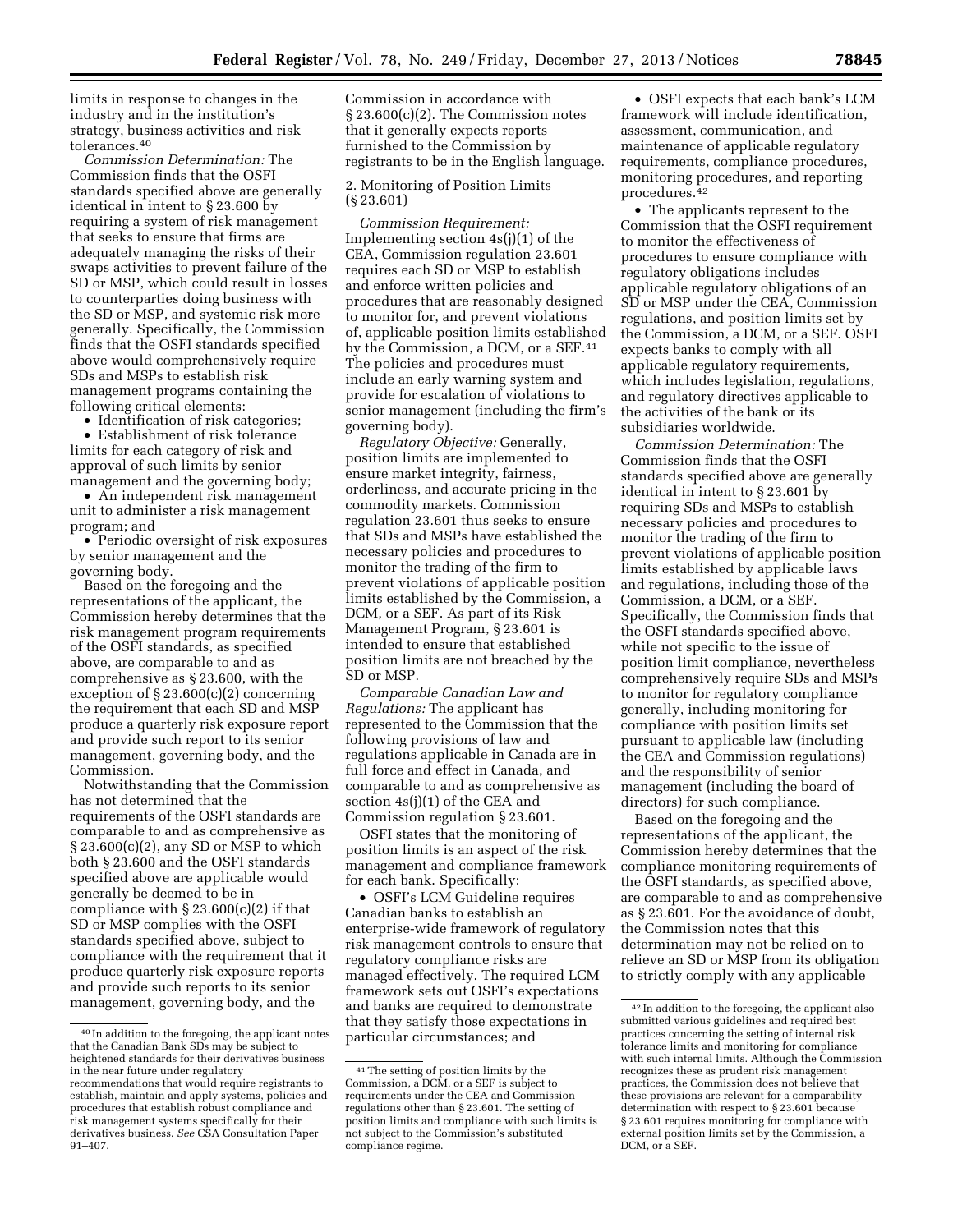position limit established by the Commission, a DCM, or a SEF.

#### 3. Diligent Supervision (§ 23.602)

*Commission Requirement:*  Commission regulation 23.602 implements section 4s(h)(1)(B) of the CEA and requires each SD and MSP to establish a system to diligently supervise all activities relating to its business performed by its partners, members, officers, employees, and agents. The system must be reasonably designed to achieve compliance with the CEA and CFTC regulations. Commission regulation 23.602 requires that the supervisory system must specifically designate qualified persons with authority to carry out the supervisory responsibilities of the SD or MSP for all activities relating to its business as an SD or MSP.

*Regulatory Objective:* The Commission's diligent supervision rule seeks to ensure that SDs and MSPs strictly comply with the CEA and the Commission's rules. To this end, through § 23.602, the Commission seeks to ensure that each SD and MSP not only establishes the necessary policies and procedures that would lead to compliance with the CEA and Commission regulations, but also establishes an effective system of internal oversight and enforcement of such policies and procedures to ensure that such policies and procedures are diligently followed.

*Comparable Canadian Law and Regulations:* The applicant has represented to the Commission that the following provisions of law and regulations applicable in Canada are in full force and effect in Canada, and comparable to and as comprehensive as section 4s(h)(1)(B) of the CEA and Commission regulation 23.602.

• Section 157 of the Bank Act imposes a duty on the board of directors of a bank to manage or supervise the management of the business and affairs of the bank.

• OSFI's Supervisory Framework states that the board and senior management are designated as ultimately accountable for the safety and soundness of the bank.

• OSFI's Corporate Governance Guideline states that banks should appoint a senior officer, identified as the Chief Risk Officer (''CRO''), who has responsibility for the oversight of all relevant risks across the firm. The CRO must be identified in the bank's license application along with a description of the resources and authority allocated to discharge his duties. Like the CCO, the CRO should have sufficient stature and authority within the organization, be

independent from operational management, have unfettered access and, for functional purposes, a direct reporting line to the board of directors or risk committee.

In addition, the applicant states that diligent supervision is an aspect of the risk management and compliance framework for each bank, which includes requirements for controls and monitoring. Specifically:

• OSFI's LCM Guideline requires Canadian banks to establish an enterprise-wide framework of regulatory risk management controls to ensure that regulatory compliance risks are managed effectively. The required LCM framework sets out OSFI's expectations and banks are required to demonstrate that they satisfy those expectations in particular circumstances; and

• OSFI expects that each bank's LCM framework will include identification, assessment, communication, and maintenance of applicable regulatory requirements, compliance procedures, monitoring procedures, and reporting procedures.

• The applicants represent to the Commission that the OSFI requirement to monitor the effectiveness of procedures to ensure compliance with regulatory obligations includes applicable regulatory obligations of an SD or MSP under the CEA and Commission regulations. OSFI expects banks to comply with all applicable regulatory requirements, which includes legislation, regulations, and regulatory directives applicable to the activities of the bank or its subsidiaries worldwide.

*Commission Determination:* The Commission finds that the provisions of the Bank Act and the OSFI standards specified above are generally identical in intent to § 23.602 because such standards seek to ensure that SDs and MSPs strictly comply with applicable law, which would include the CEA and the Commission's regulations. Through the provisions of the Bank Act and the OSFI standards specified above, Canadian laws and regulations seek to ensure that each SD and MSP not only establishes the necessary policies and procedures that would lead to compliance with applicable law, which would include the CEA and Commission regulations, but also establishes an effective system of internal oversight and enforcement of such policies and procedures to ensure that such policies and procedures are diligently followed.

Based on the foregoing and the representations of the applicant, the Commission hereby determines that the internal supervision requirements of the Bank Act and the OSFI standards, as

specified above, are comparable to and as comprehensive as § 23.602.

4. Business Continuity and Disaster Recovery (§ 23.603)

*Commission Requirement:* To ensure the proper functioning of the swaps markets and the prevention of systemic risk more generally, Commission regulation 23.603 requires each SD and MSP, as part of its risk management program, to establish a business continuity and disaster recovery plan that includes procedures for, and the maintenance of, back-up facilities, systems, infrastructure, personnel, and other resources to achieve the timely recovery of data and documentation and to resume operations generally within the next business day after the disruption.

*Regulatory Objective:* Commission regulation 23.603 is intended to ensure that any market disruption affecting SDs and MSPs, whether caused by natural disaster or otherwise, is minimized in length and severity. To that end, this requirement seeks to ensure that entities adequately plan for disruptions and devote sufficient resources capable of carrying out an appropriate plan within one business day, if necessary.

*Comparable Canadian Law and Regulations:* The applicant has represented to the Commission that the following provisions of law and regulations applicable in Canada are in full force and effect in Canada, and comparable to and as comprehensive as Commission regulation 23.603.

The applicant has represented that business continuity and disaster recovery are aspects of the risk management framework for each bank. Specifically:

• OSFI's Derivatives Best Practice Guideline requires banks to regularly assess contingency plans to deal with operations and systems risks.

• OSFI's Outsourcing of Business Activities, Functions and Processes Guideline requires banks that outsource functions to ensure that adequate continuity and disaster recovery are in place.

• OSFI's Supervisory Framework subjects each bank to a ''Business Continuity & Disaster Recovery Preparedness Cross Sector Review'' that is divided into three broad sections: Structure, Operational Management, and Controls & Oversight. Pursuant to such review, OSFI ensures: the existence of a plan for both business continuity and disaster recovery; that such plans have essential components related to identification of documents, data, staff, supervisory personnel, backup locations, third party disruptions,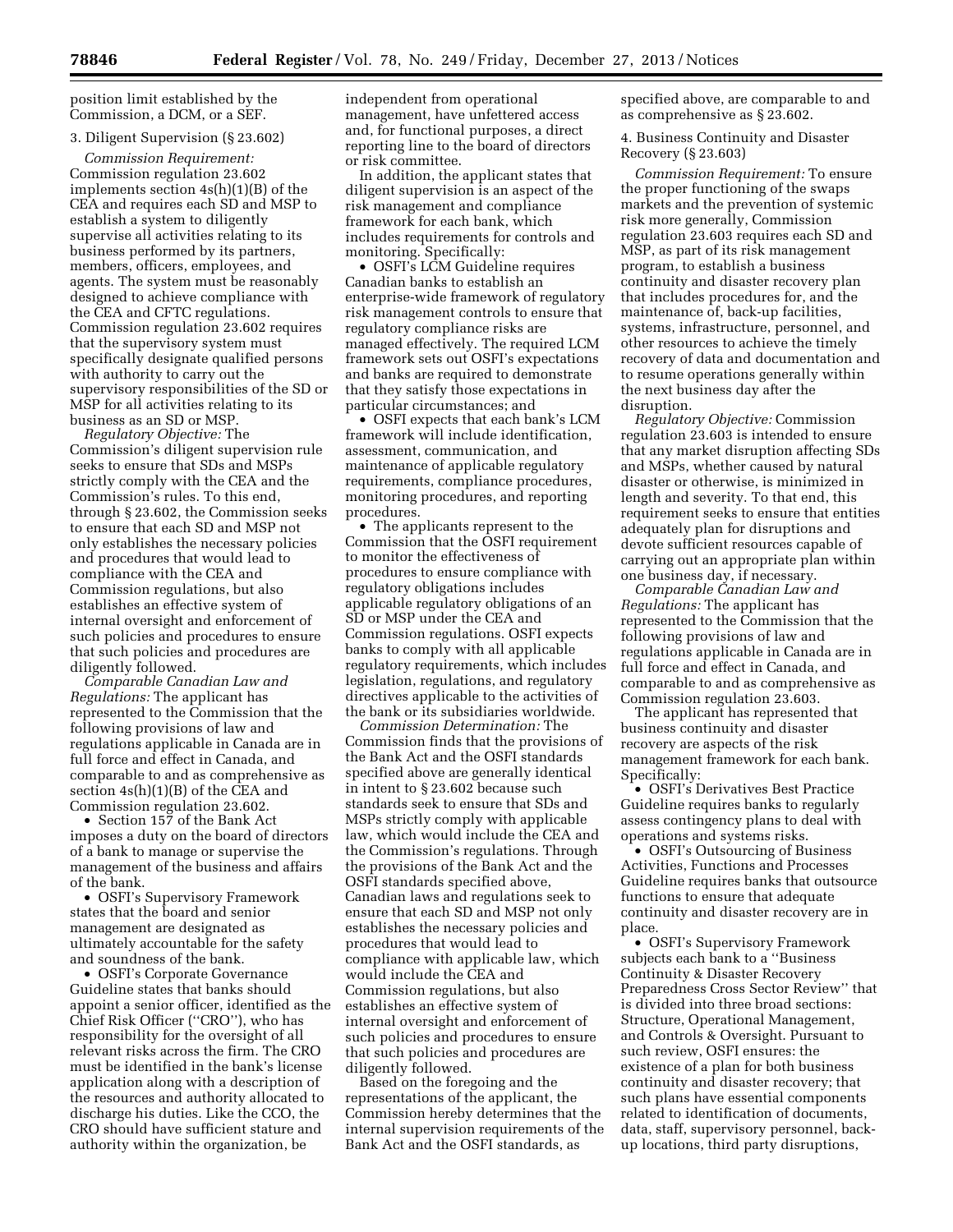etc.; that plans are distributed to all employees; that appropriate emergency contacts are identified; that plans are reviewed at least annually; that plans are subject to comprehensive testing and audit; and that records related to developing and maintaining the plans are maintained in accordance with banking supervisory guidelines and are accessible to OSFI.

*Commission Determination:* The Commission finds that the OSFI standards specified above are generally identical in intent to § 23.603 because such standards seek to ensure that any market disruption affecting SDs and MSPs, whether caused by natural disaster or otherwise, is minimized in length and severity. To that end, the Commission finds that the OSFI standards specified above seek to ensure that entities adequately plan for disruptions and devote sufficient resources capable of carrying out an appropriate plan in a timely manner.

Based on the foregoing and the representations of the applicant, the Commission hereby determines that the business continuity and disaster recovery requirements of the OSFI standards, as specified above, are comparable to and as comprehensive as § 23.603.

### 5. Conflicts of Interest (§ 23.605)

*Commission Requirement:* Section 4s(j)(5) of the CEA and Commission regulation 23.605(c) generally require each SD or MSP to establish structural and institutional safeguards to ensure that the activities of any person within the firm relating to research or analysis of the price or market for any commodity or swap are separated by appropriate informational partitions within the firm from the review, pressure, or oversight of persons whose involvement in pricing, trading, or clearing activities might potentially bias their judgment or supervision.

In addition, section 4s(j)(5) of the CEA and Commission regulation 23.605(d)(1) generally prohibits an SD or MSP from directly or indirectly interfering with or attempting to influence the decision of any clearing unit of any affiliated clearing member of a DCO to provide clearing services and activities to a particular customer, including:

• Whether to offer clearing services to a particular customer;

• Whether to accept a particular customer for clearing derivatives;

• Whether to submit a customer's transaction to a particular DCO;

• Whether to set or adjust risk tolerance levels for a particular customer; or

• Whether to set a customer's fees based on criteria other than those generally available and applicable to other customers.

Commission regulation 23.605(d)(2) generally requires each SD or MSP to create and maintain an appropriate informational partition between business trading units of the SD or MSP and clearing units of any affiliated clearing member of a DCO to reasonably ensure compliance with the Act and the prohibitions set forth in § 23.605(d)(1) outlined above.

The Commission observes that § 23.605(d) works in tandem with Commission regulation 1.71, which requires FCMs that are clearing members of a DCO and affiliated with an SD or MSP to create and maintain an appropriate informational partition between business trading units of the SD or MSP and clearing units of the FCM to reasonably ensure compliance with the Act and the prohibitions set forth in  $\S 1.71(d)(1)$ , which are the same as the prohibitions set forth in § 23.605(d)(1) outlined above.

Finally, § 23.605(e) requires that each SD or MSP have policies and procedures that mandate the disclosure to counterparties of material incentives or conflicts of interest regarding the decision of a counterparty to execute a derivative on a swap execution facility or DCM or to clear a derivative through a DCO.

*Regulatory Objective:* Commission regulation 23.605(c) seeks to ensure that research provided to the general public by an SD or MSP is unbiased and free from the influence of the interests of an SD or MSP arising from the SD's or MSP's trading business.

In addition, the § 23.605(d) (working in tandem with § 1.71) seeks to ensure open access to the clearing of swaps by requiring that access to and the provision of clearing services provided by an affiliate of an SD or MSP are not influenced by the interests of an SD's or MSP's trading business.

Finally, § 23.605(e) seeks to ensure equal access to trading venues and clearinghouses, as well as orderly and fair markets, by requiring that each SD and MSP disclose to counterparties any material incentives or conflicts of interest regarding the decision of a counterparty to execute a derivative on a SEF or DCM, or to clear a derivative through a DCO.

*Comparable Canadian Law and Regulations:* The applicant has represented to the Commission that the following provisions of law and regulations applicable in Canada are in full force and effect in Canada, and

comparable to and as comprehensive as Commission regulation 23.605(c).

The Bank Act subsection 157(2)(c), as well as the Competition Act, requires that directors of a bank establish procedures to resolve conflicts of interest, including techniques for the identification and remediation of potential conflict situations, tied selling, exclusive dealing, and refusal to deal, and for restricting the use of confidential information.

The Bank Act subsection 157(2)(b) requires the directors of a bank to have a review committee to ensure compliance with the self-dealing provisions of the Bank Act, while 157(2)(d) requires that banks designate a committee of the board of directors to monitor the conflict of interest procedures.

The Bank Act subsection 459.1(1) prohibits a bank from imposing undue pressure on, or coercing a person to obtain a product or service from a particular person, including the bank and any of its affiliates, as a condition for obtaining another product or service from the bank.

The Bank Act subsection 459.1(4.1) requires a bank to disclose coercive tied selling arrangements.

OSFI's Supervisory Framework requires monitoring of conflicts of interest through a bank's risk management program.

The applicants have represented to the Commission that OSFI, in the process of its oversight and enforcement of the foregoing Canadian standards, would require any SD or MSP subject to such standards to resolve or mitigate conflicts of interests in the provision of clearing services by a clearing member of a DCO that is an affiliate of the SD or MSP, or the decision of a counterparty to execute a derivative on a SEF or DCM, or clear a derivative through a DCO, through appropriate information firewalls and disclosures.

*Commission Determination:* The Commission finds that the Bank Act standards specified above with respect to conflicts of interest that may arise in producing or distributing research are generally identical in intent to § 23.605(c) because such standards seek to ensure that research provided to the general public by an SD is unbiased and free from the influence of the interests of an SD arising from the SD's trading business.

With respect to conflicts of interest that may arise in the provision of clearing services by an affiliate of an SD or MSP, the Commission further finds that although the general conflicts of interest prevention requirements under the Bank Act standards specified above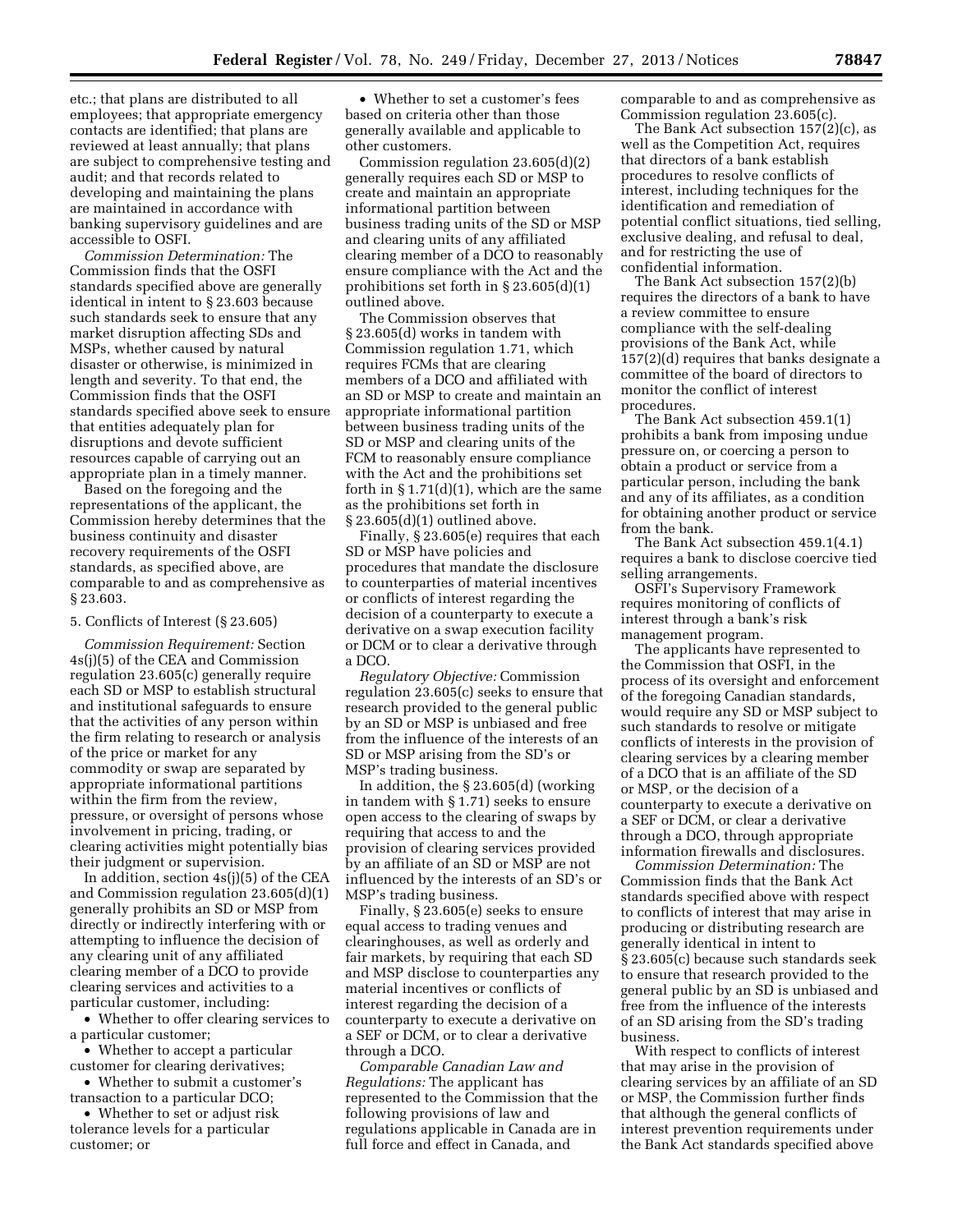requirements would require prevention and remediation of such improper influence when recognized or discovered. Thus such standards would ensure open access to clearing.

Finally, although not as specific as the requirements of § 23.605(e) (Undue influence on counterparties), the Commission finds that the general disclosure requirements of the Bank Act standards specified above would ensure equal access to trading venues and clearinghouses by requiring that each SD and MSP disclose to counterparties any material incentives or conflicts of interest regarding the decision of a counterparty to execute a derivative on a SEF or DCM, or to clear a derivative through a DCO.

Based on the foregoing and the representations of the applicants, the Commission hereby determines that the requirements found in the Bank Act standards specified above in relation to conflicts of interest are comparable to and as comprehensive as § 23.605.

# 6. Availability of Information for Disclosure and Inspection (§ 23.606)

*Commission Requirement:*  Commission regulation 23.606 implements sections 4s(j)(3) and (4) of the CEA, and requires each SD and MSP to disclose to the Commission, and an SD's or MSP's U.S. prudential regulator (if any) comprehensive information about its swap activities, and to establish and maintain reliable internal data capture, processing, storage, and other operational systems sufficient to capture, process, record, store, and produce all information necessary to satisfy its duties under the CEA and Commission regulations. Such systems must be designed to provide such information to the Commission and an SD's or MSP's U.S. prudential regulator within the time frames set forth in the CEA and Commission regulations and upon request.

*Regulatory Objective:* Commission regulation 23.606 seeks to ensure that each SD and MSP captures and maintains comprehensive information about their swap activities, and is able to retrieve and disclose such information to the Commission and its U.S. prudential regulator, if any, as necessary for compliance with the CEA and the Commission's regulations and for purposes of Commission oversight, as well as oversight by the SD's or MSP's U.S. prudential regulator, if any.

The Commission observes that it would be impossible to meet the regulatory objective of § 23.606 unless the required information is available to the Commission and any U.S. prudential regulator under the foreign legal regime. Thus, a comparability determination with respect to the information access provisions of § 23.606 would be premised on whether the relevant information would be available to the Commission and any U.S. prudential regulator of the SD or MSP, not on whether an SD or MSP must disclose comprehensive information to its regulator in its home jurisdiction.

*Comparable Canadian Law and Regulations:* The applicant has represented to the Commission that the following provisions of law and regulations applicable in Canada are in full force and effect in Canada, and comparable to and as comprehensive as Commission regulation 23.606.

OSFI relies on general reporting obligations of Canadian banks and OSFI's monitoring function under the OSFI Supervisory Framework with respect to availability of information for disclosure and inspection. Specifically, banks are expected to have appropriate policies and procedures in place to ensure that all regulatory filings are received by OSFI within specified timeframes and are error free. Banks are subject to penalties for late or erroneous filings pursuant to OSFI's Late and Erroneous Filing Penalty Framework.

With respect to data capture and retention, as part of the bank licensing process, OSFI must approve a bank's operational risk management policies, including policies related to information technology, information management and security, and records retention.

As part of the OSFI Supervisory Framework, OSFI generally requires banks to establish and maintain an enterprise-wide LCM framework. OSFI expects the LCM framework to include ''Adequate Documentation'' as one of its key controls. As set forth in the OSFI Derivatives Best Practice Guideline, each bank should have mechanisms in place to assure the confirmation, maintenance and safeguarding of derivatives contract documentation. In particular, it states:

[t]he design of information systems will vary according to the risks demanded by the scope and complexity of an institution's involvement in derivatives. The degree of accuracy and timeliness of information processing should be sufficient to meet an institution's risk exposure monitoring needs. Appropriate information processing and reporting capabilities should be put in place and fully operational.

*Commission Determination:* The Commission finds that the OSFI standards specified above are generally identical in intent to § 23.606 because such standards seek to ensure that each SD and MSP captures and stores comprehensive information about their swap activities, and are able to retrieve and disclose such information as necessary for compliance with applicable law and for purposes of regulatory oversight.

Based on the foregoing and the representations of the applicant, the Commission hereby determines that the OSFI standards with respect to the availability of information for inspection and disclosure, as specified above, are comparable to, and as comprehensive as, § 23.606, with the exception of § 23.606(a)(2) concerning the requirement that an SD or MSP make information required by § 23.606(a)(1) available promptly upon request to Commission staff and the staff of an applicable U.S. prudential regulator. The applicant has not submitted any provision of law or regulations applicable in Canada upon which the Commission could make a finding that SDs and MSPs would be required to retrieve and disclose comprehensive information about their swap activities to the Commission or any U.S. prudential regulator as necessary for compliance with the CEA and Commission regulations, and for purposes of Commission oversight and the oversight of any U.S. prudential regulator.

Notwithstanding that the Commission has not determined that the requirements of the OSFI standards are comparable to and as comprehensive as § 23.606(a)(2), any SD or MSP to which both § 23.606 and the OSFI standards specified above are applicable would generally be deemed to be in compliance with § 23.606(a)(2) if that SD or MSP complies with the OSFI standards specified above, subject to compliance with the requirement that it produce information to Commission staff and the staff of an applicable U.S. prudential regulator in accordance with § 23.606(a)(2).

7. Clearing Member Risk Management (§ 23.609)

*Commission Requirement:*  Commission regulation 23.609 generally requires each SD or MSP that is a clearing member of a DCO to:

• Establish risk-based limits based on position size, order size, margin requirements, or similar factors;

• Screen orders for compliance with the risk-based limits;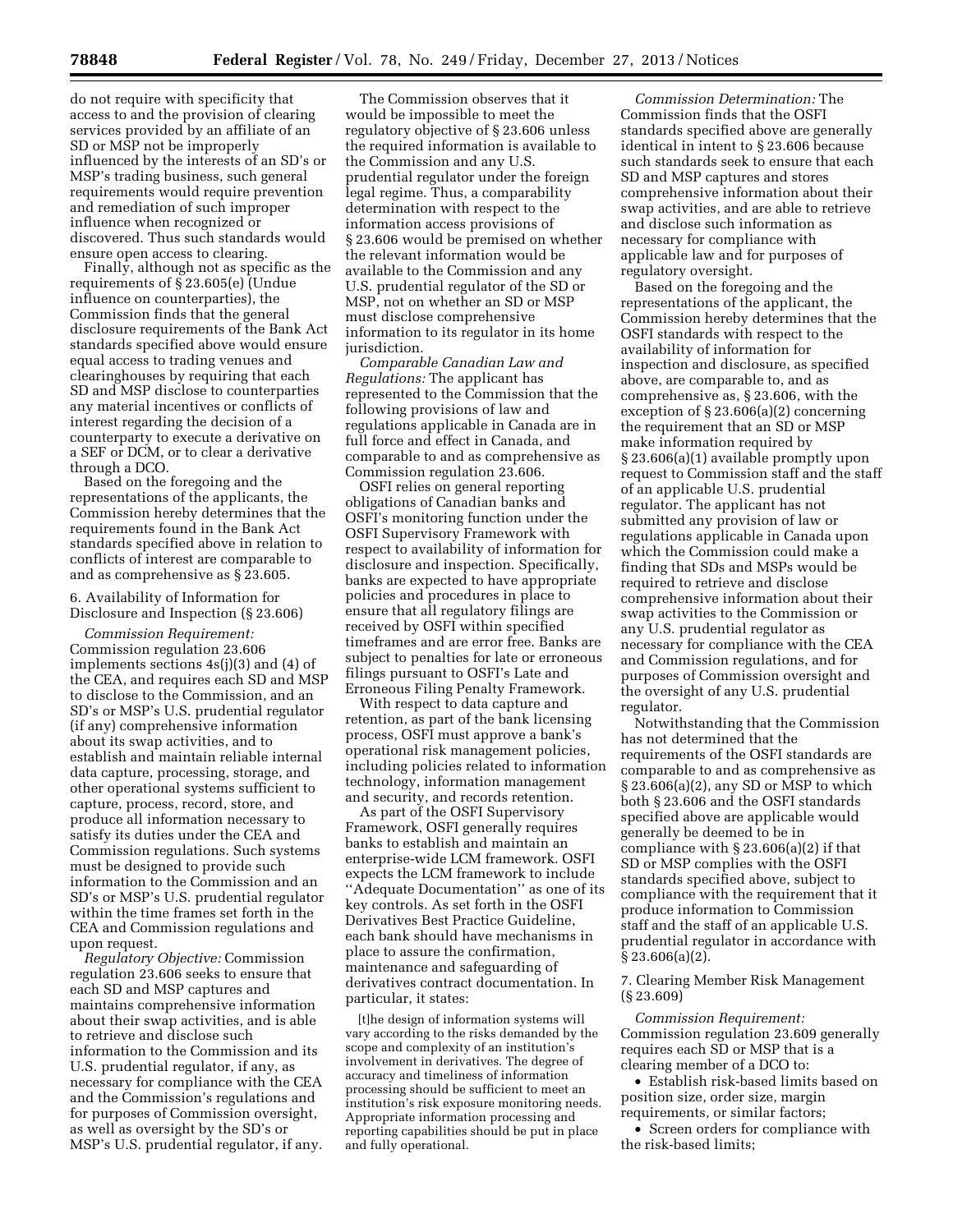• Monitor for adherence to the riskbased limits intra-day and overnight;

• Conduct stress tests under extreme but plausible conditions of all positions at least once per week;

• Evaluate its ability to meet initial margin requirements at least once per week;

• Evaluate its ability to meet variation margin requirements in cash at least once per week;

• Evaluate its ability to liquidate positions it clears in an orderly manner, and estimate the cost of liquidation; and

• Test all lines of credit at least once per year.

*Regulatory Objective:* Through Commission regulation 23.609, the Commission seeks to ensure the financial integrity of the markets and the clearing system, to avoid systemic risk, and to protect customer funds. Effective risk management by SDs and MSPs that are clearing members is essential to achieving these objectives. A failure of risk management can cause a clearing member to become insolvent and default to a DCO. Such default can disrupt the markets and the clearing system and harm customers.

*Comparable Canadian Law and Regulations:* The applicant has represented to the Commission that the following provisions of law and regulations applicable in Canada are in full force and effect in Canada, and comparable to and as comprehensive as Commission regulation 23.609.

OSFI stated that, to the extent that any bank is a clearing member, risk management specifically for clearing members is an aspect of the risk management framework.

OSFI Derivatives Best Practice Guideline states that banks should have knowledgeable individuals or units responsible for risk monitoring and control functions, including the responsibility for actively monitoring transactions and positions for adherence to internal policy limits. Moreover, stress tests should be performed regularly and should account for abnormally large market swings and periods of prolonged inactivity, while considering the effect of price changes on the ''mid-market value'' of the portfolio.

More generally, the OSFI Corporate Governance Guideline requires that each bank establish a risk appetite framework (''RAF'') that:

• Guides the amount of risk the bank is willing to accept in pursuit of its strategic and business objectives.

• Sets basic goals, benchmarks, parameters, and limits, and should consider all applicable types of risks.

• Contains all elements required by an annex to the Corporate Governance Guideline, including a risk appetite statement, specific risk tolerance limits, and processes for implementation of the RAF.

Further, the OSFI Corporate Governance Guideline states that DSIBs should establish a dedicated risk committee to oversee risk management on an enterprise-wide basis, and that the oversight of the risk management activities of the bank are to be independent from operational management, adequately resourced, and have appropriate status and visibility.

The OSFI Derivatives Best Practice Guideline states that each bank should ensure that each derivative product traded is subject to a product authorization signed off by senior management, and sets forth OSFI's expectations with respect to having documented policies and procedures for risk management, creating risk tolerance limits, and measuring, reporting, managing, and controlling the risks associated with the derivatives business, including market, currency, interest rate, equity price, commodity price, credit, settlement, liquidity, operational, and legal risks.

OSFI represents that its oversight pursuant to the Supervisory Framework will assess the extent to which the risk management function integrates policies, practices, and limits with dayto-day business activities and with the bank's strategic, capital, and liquidity management policies. Under the Supervisory Framework, OSFI also will assess whether the risk management function effectively monitors risk positions against approved limits and ensures that material breaches are addressed on a timely basis. OSFI represents that it will look at various indicators, including the extent to which the bank proactively updates its policies, practices, and limits in response to changes in the industry and in the institution's strategy, business activities and risk tolerances.43

Specifically, OSFI has represented to the Commission that, in the process of its oversight and enforcement of the foregoing Canadian law and regulations, any SD or MSP subject to such standards that is a clearing member of a DCO would be required to comply

with clearing member risk management requirements comparable to Commission regulation 23.609.

*Commission Determination:* The Commission finds that the OSFI standards specified above are generally identical in intent to § 23.609 because such standards seek to ensure the financial integrity of the markets and the clearing system, to avoid systemic risk, and to protect customer funds.

The Commission notes that the OSFI standards specified above are not as specific as § 23.609 with respect to ensuring that SDs and MSPs that are clearing members of a DCO establish detailed procedures and limits for clearing member risk management purposes. Nevertheless, the Commission finds that the general requirements under the OSFI standards specified above, implemented in the context of clearing member risk management and pursuant to the representations of OSFI, meet the Commission's regulatory objective specified above.

Based on the foregoing and the representations above, the Commission hereby determines that the clearing member risk management requirements of the Canadian law and regulations specified above are comparable to and as comprehensive as § 23.609.

## *C. Swap Data Recordkeeping (§§ 23.201 and 23.203)*

*Commission Requirement:* Sections  $4s(f)(1)(B)$  and  $4s(g)(1)$  of the CEA, and Commission regulation 23.201 generally require SDs and MSPs to retain records of each transaction, each position held, general business records (including records related to complaints and sales and marketing materials), records related to governance, financial records, records of data reported to SDRs, and records of real-time reporting data along with a record of the date and time the SD or MSP made such reports. Transaction records must be kept in a form and manner identifiable and searchable by transaction and counterparty.

Commission regulation 23.203, requires SDs and MSPs to maintain records of a swap transaction until the termination, maturity, expiration, transfer, assignment, or novation date of the transaction, and for a period of five years after such date. Records must be ''readily accessible'' for the first 2 years of the 5 year retention period (consistent with § 1.31).

The Commission notes that the comparability determination below with respect to §§ 23.201 and 23.203 encompasses both swap data recordkeeping generally and swap data recordkeeping relating to complaints

<sup>43</sup> In addition to the foregoing, the applicant notes that the Canadian Bank SDs may be subject to heightened standards for their derivatives business in the near future under regulatory recommendations that would require registrants to establish, maintain and apply systems, policies and procedures that establish robust compliance and risk management systems specifically for their derivatives business. *See* CSA Consultation Paper 91–407.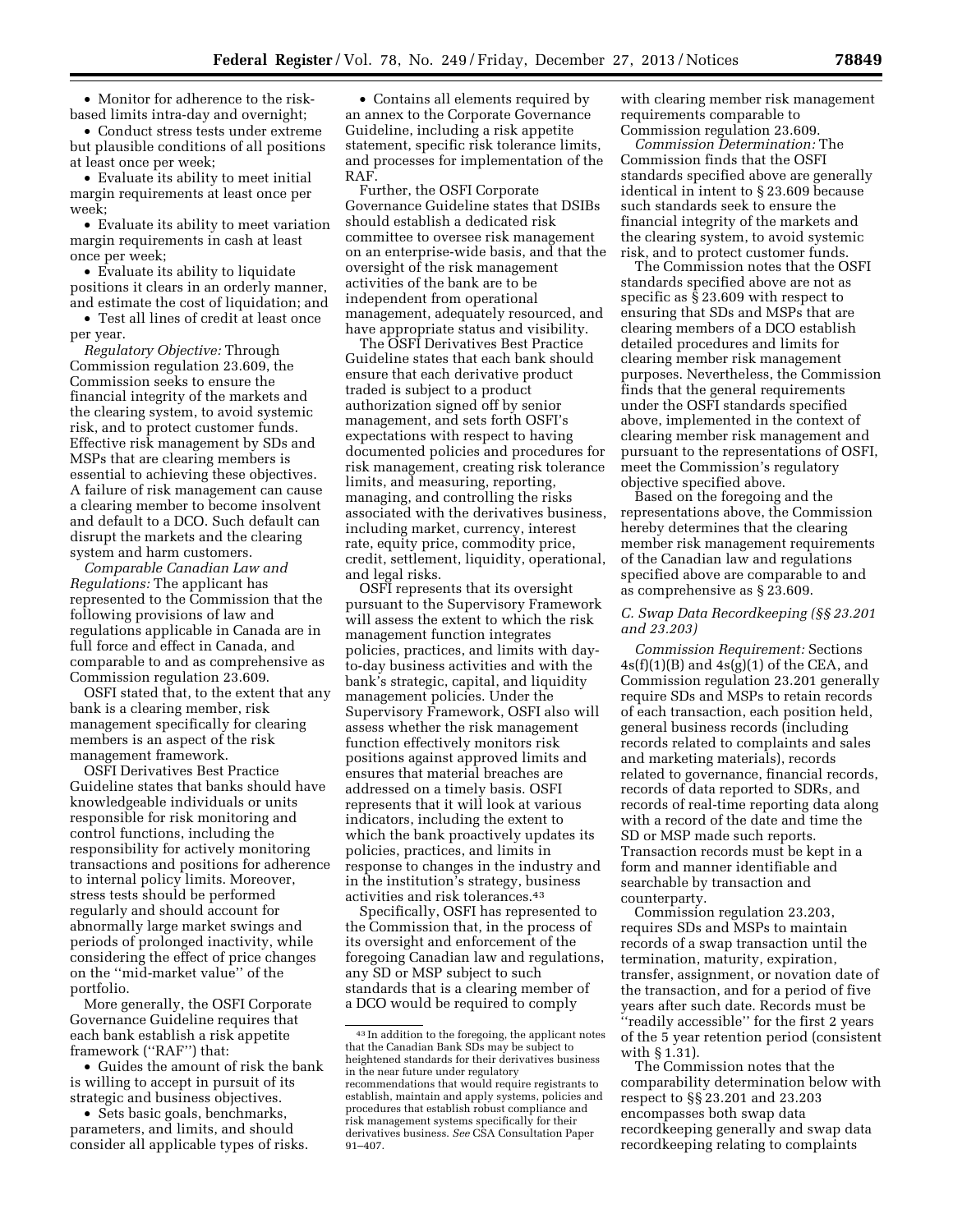and marketing and sales materials in accordance with § 23.201(b)(3) and  $(4).44$ 

*Regulatory Objective:* Through the Commission's regulations requiring SDs and MSPs to keep comprehensive records of their swap transactions and related data, the Commission seeks to ensure the effectiveness of the internal controls of SDs and MSPs, and transparency in the swaps market for regulators and market participants.

The Commission's regulations require SDs and MSPs to keep swap data in a level of detail sufficient to enable regulatory authorities to understand an SD's or MSP's swaps business and to assess its swaps exposure.

By requiring comprehensive records of swap data, the Commission seeks to ensure that SDs and MSPs employ effective risk management, and strictly comply with Commission regulations. Further, such records facilitate effective regulatory oversight.

The Commission observes that it would be impossible to meet the regulatory objective of §§ 23.201 and 23.203 unless the required information is available to the Commission and any U.S. prudential regulator under the foreign legal regime. Thus, a comparability determination with respect to the information access provisions of § 23.203 would be premised on whether the relevant information would be available to the Commission and any U.S. prudential regulator of the SD or MSP, not on whether an SD or MSP must disclose comprehensive information to its regulator in its home jurisdiction.

*Comparable Canadian Law and Regulations:* The applicant has represented to the Commission that the following provisions of law and regulations applicable in Canada are in full force and effect in Canada, and comparable to and as comprehensive as sections  $4s(f)(1)(B)$  and  $4s(g)(1)$  of the CEA and §§ 23.201 and 23.203.

OSFI's Supervisory Framework requires banks to establish and maintain an enterprise-wide LCM framework of regulatory risk management controls, and these controls include oversight functions that are independent of the activities they oversee. OSFI expects the LCM framework to include ''Adequate Documentation'' as one of its key controls.

As set forth in the OSFI Derivatives Best Practice Guideline, each bank should have mechanisms in place to assure the confirmation, maintenance, and safeguarding of derivatives contract documentation. In particular, it states:

[t]he design of information systems will vary according to the risks demanded by the scope and complexity of an institution's involvement in derivatives. The degree of accuracy and timeliness of information processing should be sufficient to meet an institution's risk exposure monitoring needs. Appropriate information processing and reporting capabilities should be put in place and fully operational.

Finally, Sections 238, 239 and 597 of the Bank Act generally require banks carrying on business in Canada to maintain records in Canada and to ensure that OSFI can access in Canada any records necessary to enable OSFI to fulfill its supervisory mandate.

*Commission Determination:* The Commission finds that the Bank Act and OSFI standards specified above are generally identical in intent to §§ 23.201 and 23.203 because such standards seek to ensure the effectiveness of the internal controls of SDs and MSPs, and transparency in the swaps market for regulators and market participants.

In addition, the Commission finds that the Bank Act and OSFI standards specified above require SDs and MSPs to keep swap data in a level of detail sufficient to enable regulatory authorities to understand an SD's or MSP's swaps business and to assess its swaps exposure.

Finally, the Commission finds that the Bank Act and OSFI standards specified above, by requiring comprehensive records of swap data, seek to ensure that SDs and MSPs employ effective risk management, seek to ensure that SDs and MSPs strictly comply with applicable regulatory requirements (including the CEA and Commission regulations), and that such records facilitate effective regulatory oversight.

Based on the foregoing and the representations of the applicant, the Commission hereby determines that the requirements of the Bank Act and the OSFI standards with respect to swap data recordkeeping, as specified above, are comparable to, and as comprehensive as, §§ 23.201 and 23.203, with the exception of § 23.203(b)(2) concerning the requirement that an SD or MSPs make records required by § 23.201 open to inspection by any representative of the Commission, the United States Department of Justice, or any applicable U.S. prudential regulator. The applicant has not submitted any provision of law or regulations applicable in Canada upon which the Commission could make a finding that SDs and MSPs would be required to make records required by § 23.201 open to inspection

by any representative of the Commission, the United States Department of Justice, or any applicable U.S. prudential regulator.

Notwithstanding that the Commission has not determined that the requirements of the Bank Act and the OSFI standards are comparable to and as comprehensive as § 23.203(b)(2), any SD or MSP to which both § 23.203 and the Bank Act and OSFI standards specified above are applicable would generally be deemed to be in compliance with § 23.203(b)(2) if that SD or MSP complies with the Bank Act and OSFI standards specified above, subject to compliance with the requirement that it make records required by § 23.201 open to inspection by any representative of the Commission, the United States Department of Justice, or any applicable U.S. prudential regulator in accordance with § 23.203(b)(2).

Issued in Washington, DC on December 20, 2013, by the Commission.

#### **Christopher J. Kirkpatrick,**

*Deputy Secretary of the Commission.* 

## **Appendices to Comparability Determination for Canada: Certain Entity-Level Requirements**

### **Appendix 1—Commission Voting Summary**

On this matter, Chairman Gensler and Commissioners Chilton and Wetjen voted in the affirmative. Commissioner O'Malia voted in the negative.

# **Appendix 2—Joint Statement of Chairman Gary Gensler and Commissioners Bart Chilton and Mark Wetjen**

We support the Commission's approval of broad comparability determinations that will be used for substituted compliance purposes. For each of the six jurisdictions that has registered swap dealers, we carefully reviewed each regulatory provision of the foreign jurisdictions submitted to us and compared the provision's intended outcome to the Commission's own regulatory objectives. The resulting comparability determinations for entity-level requirements permit non-U.S. swap dealers to comply with regulations in their home jurisdiction as a substitute for compliance with the relevant Commission regulations.

These determinations reflect the Commission's commitment to coordinating our efforts to bring transparency to the swaps market and reduce its risks to the public. The comparability findings for the entity-level requirements are a testament to the comparability of these regulatory systems as we work together in building a strong international regulatory framework.

In addition, we are pleased that the Commission was able to find comparability with respect to swap-specific transaction-

<sup>44</sup>*See* the Guidance for a discussion of the availability of substituted compliance with respect to swap data recordkeeping, 78 FR 45332–33.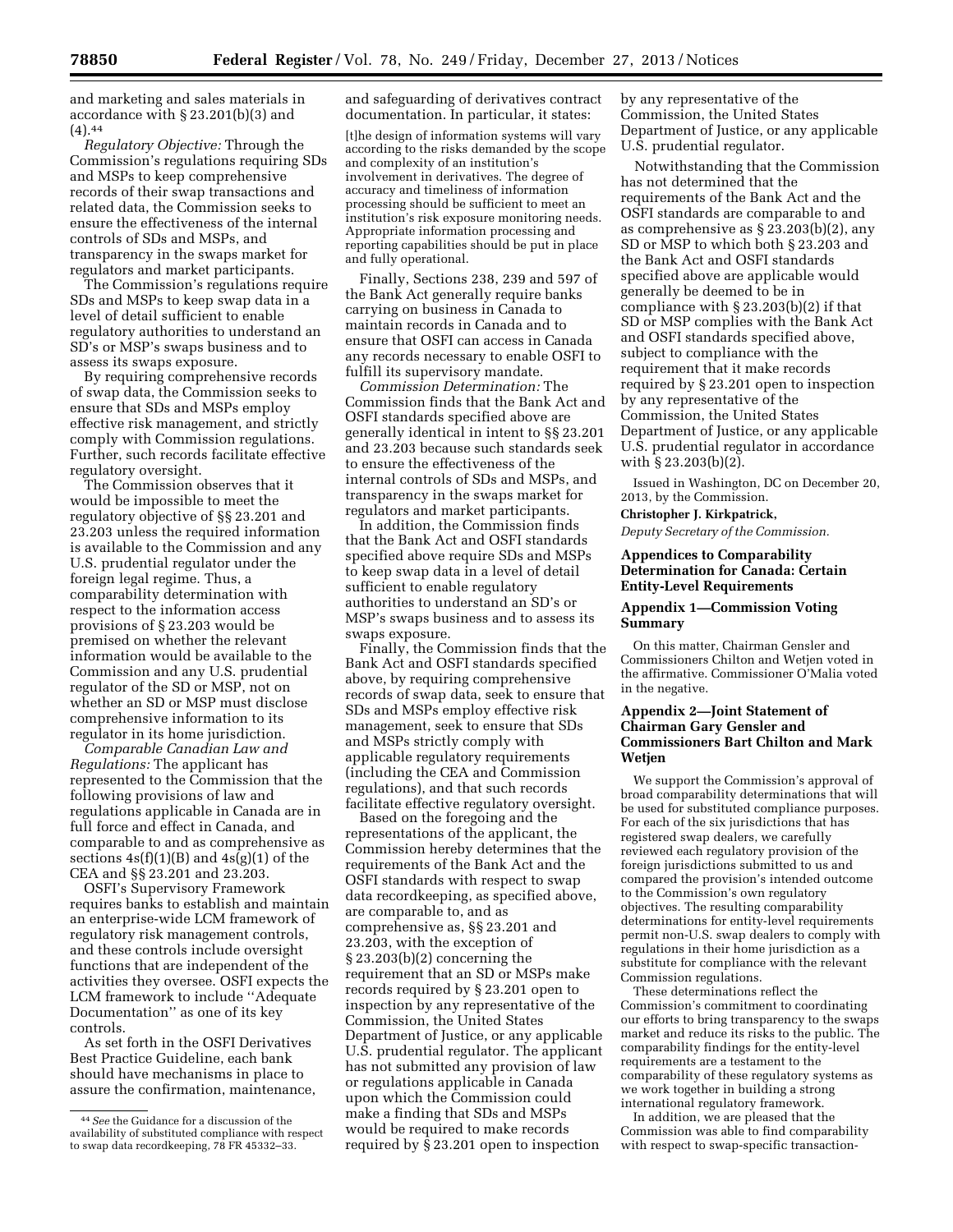level requirements in the European Union and Japan.

The Commission attained this benchmark by working cooperatively with authorities in Australia, Canada, the European Union, Hong Kong, Japan, and Switzerland to reach mutual agreement. The Commission looks forward to continuing to collaborate with both foreign authorities and market participants to build on this progress in the months and years ahead.

### **Appendix 3—Statement of Dissent by Commissioner Scott D. O'Malia**

I respectfully dissent from the Commodity Futures Trading Commission's (''Commission'') approval of the Notices of Comparability Determinations for Certain Requirements under the laws of Australia, Canada, the European Union, Hong Kong, Japan, and Switzerland (collectively, ''Notices''). While I support the narrow comparability determinations that the Commission has made, moving forward, the Commission must collaborate with foreign regulators to harmonize our respective regimes consistent with the G–20 reforms.

However, I cannot support the Notices because they: (1) Are based on the legally unsound cross-border guidance (''Guidance'');1 (2) are the result of a flawed substituted compliance process; and (3) fail to provide a clear path moving forward. If the Commission's objective for substituted compliance is to develop a narrow rule-byrule approach that leaves unanswered major regulatory gaps between our regulatory framework and foreign jurisdictions, then I believe that the Commission has successfully achieved its goal today.

### **Determinations Based on Legally Unsound Guidance**

As I previously stated in my dissent, the Guidance fails to articulate a valid statutory foundation for its overbroad scope and inconsistently applies the statute to different activities.2 Section 2(i) of the Commodity Exchange Act (''CEA'') states that the Commission does not have jurisdiction over foreign activities unless ''those activities have a direct and significant connection with activities in, or effect on, commerce of the United States . . .'' 3 However, the Commission never properly articulated how and when this limiting standard on the Commission's extraterritorial reach is met, which would trigger the application of Title VII of the Dodd-Frank Act 4 and any Commission regulations promulgated thereunder to swap activities that are outside of the United States. Given this statutorily unsound interpretation of the Commission's extraterritorial authority, the Commission often applies CEA section 2(i) inconsistently and arbitrarily to foreign activities.

Accordingly, because the Commission is relying on the legally deficient Guidance to make its substituted compliance determinations, and for the reasons discussed below, I cannot support the Notices. The Commission should have collaborated with foreign regulators to agree on and implement a workable regime of substituted compliance, and then should have made determinations pursuant to that regime.

#### **Flawed Substituted Compliance Process**

Substituted compliance should not be a case of picking a set of foreign rules identical to our rules, determining them to be ''comparable,'' but then making no determination regarding rules that require extensive gap analysis to assess to what extent each jurisdiction is, or is not, comparable based on overall outcomes of the regulatory regimes. While I support the narrow comparability determinations that the Commission has made, I am concerned that in a rush to provide some relief, the Commission has made substituted compliance determinations that only afford narrow relief and fail to address major regulatory gaps between our domestic regulatory framework and foreign jurisdictions. I will address a few examples below.

First, earlier this year, the OTC Derivatives Regulators Group (''ODRG'') agreed to a number of substantive understandings to improve the cross-border implementation of over-the-counter derivatives reforms.5 The ODRG specifically agreed that a flexible, outcomes-based approach, based on a broad category-by-category basis, should form the basis of comparability determinations.6

However, instead of following this approach, the Commission has made its comparability determinations on a rule-byrule basis. For example, in Japan's Comparability Determination for Transaction-Level Requirements, the Commission has made a positive comparability determination for some of the detailed requirements under the swap trading relationship documentation provisions, but not for other requirements.7 This detailed approach clearly contravenes the ODRG's understanding.

Second, in several areas, the Commission has declined to consider a request for a comparability determination, and has also failed to provide an analysis regarding the extent to which the other jurisdiction is, or is not, comparable. For example, the Commission has declined to address or provide any clarity regarding the European Union's regulatory data reporting determination, even though the European

Union's reporting regime is set to begin on February 12, 2014. Although the Commission has provided some limited relief with respect to regulatory data reporting, the lack of clarity creates unnecessary uncertainty, especially when the European Union's reporting regime is set to begin in less than two months.

Similarly, Japan receives no consideration for its mandatory clearing requirement, even though the Commission considers Japan's legal framework to be comparable to the U.S. framework. While the Commission has declined to provide even a partial comparability determination, at least in this instance the Commission has provided a reason: The differences in the scope of entities and products subject to the clearing requirement.8 Such treatment creates uncertainty and is contrary to increased global harmonization efforts.

Third, in the Commission's rush to meet the artificial deadline of December 21, 2013, as established in the Exemptive Order Regarding Compliance with Certain Swap Regulations (''Exemptive Order''),9 the Commission failed to complete an important piece of the cross-border regime, namely, supervisory memoranda of understanding (''MOUs'') between the Commission and fellow regulators.

I have previously stated that these MOUs, if done right, can be a key part of the global harmonization effort because they provide mutually agreed-upon solutions for differences in regulatory regimes.<sup>10</sup> Accordingly, I stated that the Commission should be able to review MOUs alongside the respective comparability determinations and vote on them at the same time. Without these MOUs, our fellow regulators are left wondering whether and how any differences, such as direct access to books and records, will be resolved.

Finally, as I have consistently maintained, the substituted compliance process should allow other regulatory bodies to engage with the full Commission.<sup>11</sup> While I am pleased that the Notices are being voted on by the Commission, the full Commission only gained access to the comment letters from foreign regulators on the Commission's comparability determination draft proposals a few days ago. This is hardly a transparent process.

### **Unclear Path Forward**

Looking forward to next steps, the Commission must provide answers to several outstanding questions regarding these comparability determinations. In doing so, the Commission must collaborate with foreign regulators to increase global harmonization.

First, there is uncertainty surrounding the timing and outcome of the MOUs. Critical

<sup>1</sup> Interpretive Guidance and Policy Statement Regarding Compliance with Certain Swap Regulations, 78 FR 45292 (Jul. 26, 2013).

<sup>2</sup>[http://www.cftc.gov/PressRoom/](http://www.cftc.gov/PressRoom/SpeechesTestimony/omaliastatement071213b) [SpeechesTestimony/omaliastatement071213b.](http://www.cftc.gov/PressRoom/SpeechesTestimony/omaliastatement071213b) 

<sup>3</sup>CEA section 2(i); 7 U.S.C. 2(i).

<sup>4</sup>Title VII of the Dodd-Frank Wall Street Reform and Consumer Protection Act, Public Law 111–203, 124 Stat. 1376 (2010).

<sup>5</sup>[http://www.cftc.gov/PressRoom/PressReleases/](http://www.cftc.gov/PressRoom/PressReleases/pr6678-13) [pr6678–13.](http://www.cftc.gov/PressRoom/PressReleases/pr6678-13)

[<sup>6</sup>http://www.cftc.gov/ucm/groups/public/@](http://www.cftc.gov/ucm/groups/public/@newsroom/documents/file/odrgreport.pdf) [newsroom/documents/file/odrgreport.pdf.](http://www.cftc.gov/ucm/groups/public/@newsroom/documents/file/odrgreport.pdf) The ODRG agreed to six understandings. Understanding number 2 states that ''[a] flexible, outcomes-based approach should form the basis of final assessments regarding equivalence or substituted compliance.

<sup>7</sup>The Commission made a positive comparability determination for Commission regulations  $23.504(a)(2)$ , (b)(1), (b)(2), (b)(3), (b)(4), (c), and (d), but not for Commission regulations 23.504(b)(5) and (b)(6).

<sup>8</sup> Yen-denominated interest rate swaps are subject to the mandatory clearing requirement in both the U.S. and Japan.

<sup>9</sup>Exemptive Order Regarding Compliance With Certain Swap Regulations, 78 FR 43785 (Jul. 22, 2013).

<sup>10</sup>[http://www.cftc.gov/PressRoom/](http://www.cftc.gov/PressRoom/SpeechesTestimony/opaomalia-29)

[SpeechesTestimony/opaomalia-29.](http://www.cftc.gov/PressRoom/SpeechesTestimony/opaomalia-29)

<sup>11</sup>[http://www.cftc.gov/PressRoom/](http://www.cftc.gov/PressRoom/SpeechesTestimony/omaliastatement071213b) [SpeechesTestimony/omaliastatement071213b.](http://www.cftc.gov/PressRoom/SpeechesTestimony/omaliastatement071213b)